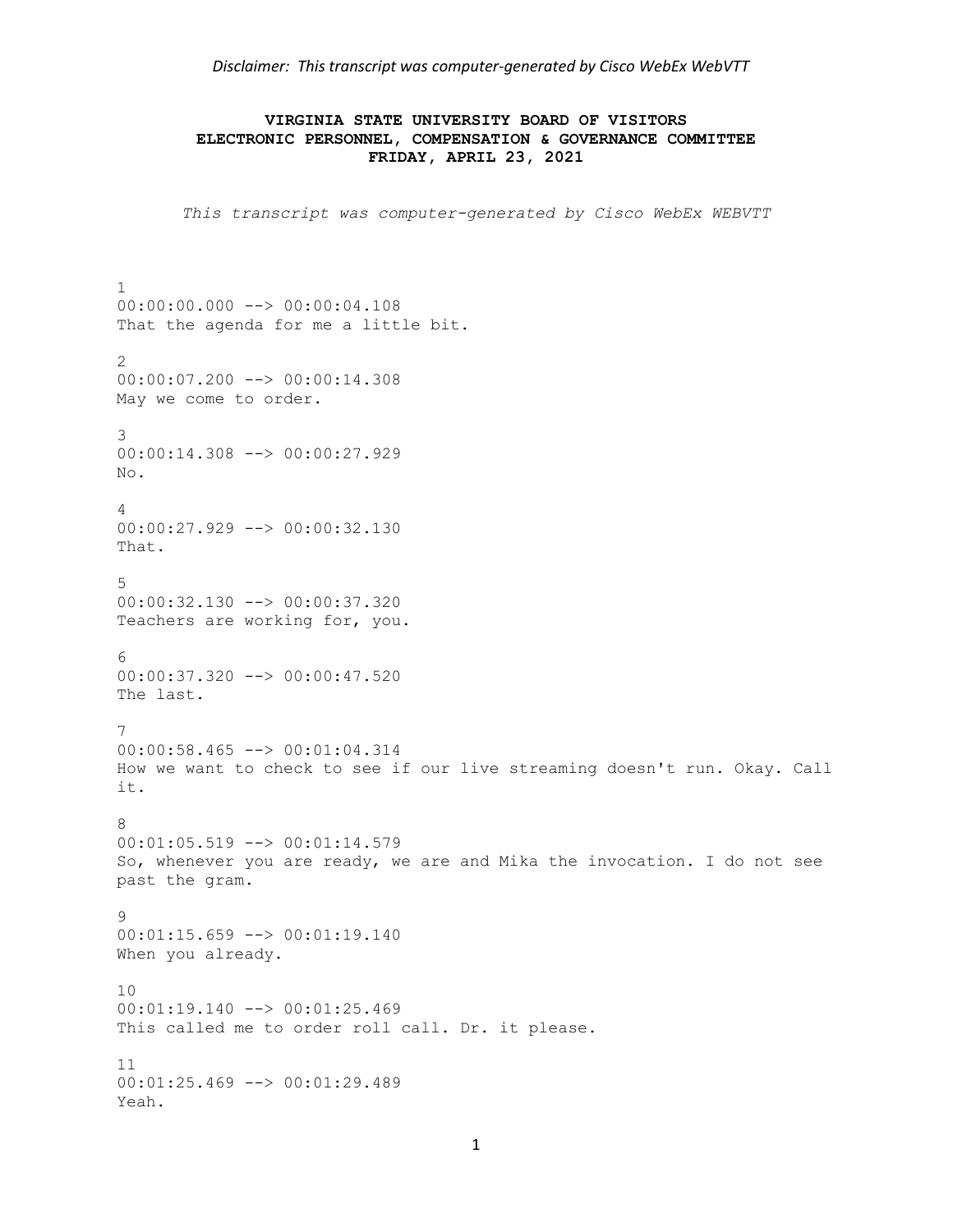12 00:01:31.620 --> 00:01:35.189 This is the glass yes. Present. 13 00:01:36.390 --> 00:01:40.680 Are creating. 14 00:01:40.680 --> 00:01:45.390 Present with the women. 15 00:01:45.390 --> 00:01:48.510 This is ongoing here. 16 00:01:48.510 --> 00:01:54.930 It's a robin Jake said mine. 17 00:01:56.069 --> 00:02:04.500 I would like to recognize. 18 00:02:04.500 --> 00:02:08.129 You have several board members in the. 19 00:02:08.129 --> 00:02:12.810 The role here, Gateway, including our around it.  $20$ 00:02:12.810 --> 00:02:16.830 Curry. 21 00:02:16.830 --> 00:02:21.810 Brown. 22 00:02:21.810 --> 00:02:26.129 Thank you very much. 23 00:02:26.129 --> 00:02:29.189 Is to. 24 00:02:29.189 --> 00:02:32.280 Thank you give us the invitation parish.

25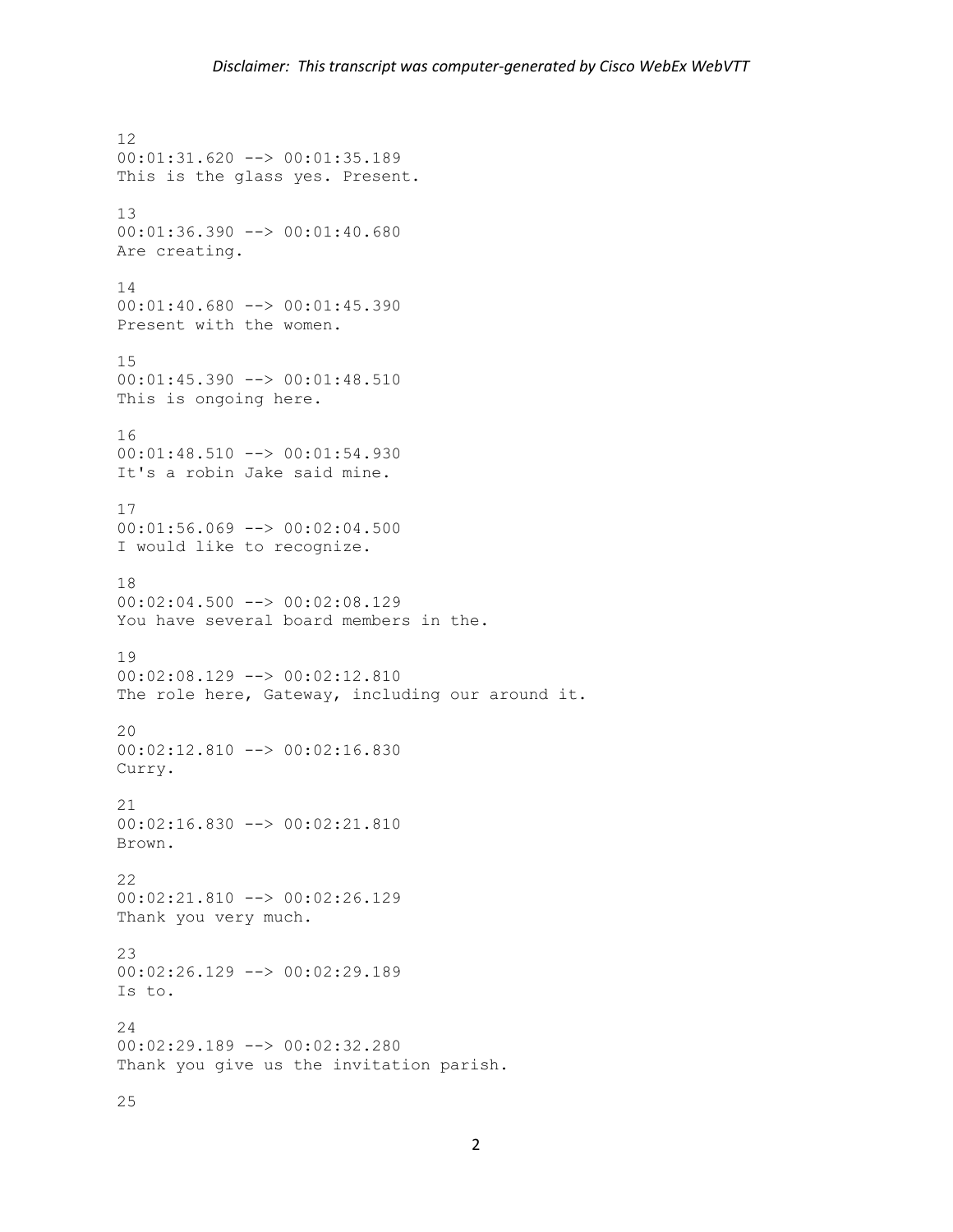```
00:02:32.280 --> 00:02:37.469
Errors I'm sorry habits.
26
00:02:37.469 --> 00:02:40.469
Someone good afternoon, but I'm sorry.
27
00:02:40.469 --> 00:02:54.000So, the Sherwin, all these, thank you for this opportunity, the data and 
the name of Virginia University, we actually should be with us in this
moment and lead us and guide, give us clarity, give us ideas of 
creativity and innovation. And as long.
28
00:02:54.000 \rightarrow 00:03:02.400The right guy direct our, that they be in the best interest of you, but 
also in the best interest of amazing students that we serve here average.
29
00:03:02.400 --> 00:03:15.449
And this moment we ask for your presence, and we also add all that you 
are capable of doing enhancing here averaging these things. These things 
we do add in your name, we pray. Amen.
30
00:03:15.449 --> 00:03:21.330I have the agenda.
31
00:03:21.330 --> 00:03:24.479
It's the edits or changes. I get her.
32
00:03:24.479 --> 00:03:27.960
Motion to approve. The agenda is written.
33
00:03:27.960 --> 00:03:32.250
So, I think it's.
34
00:03:32.250 --> 00:03:37.020
A, 2nd.
35
00:03:37.020 --> 00:03:43.199
Thank you very much. You also had the previous minutes.
36
00:03:43.199 --> 00:03:49.830
That were also publishing diligence by getting approval of the reading of 
the Pre prime meeting'sminutes. Please.
```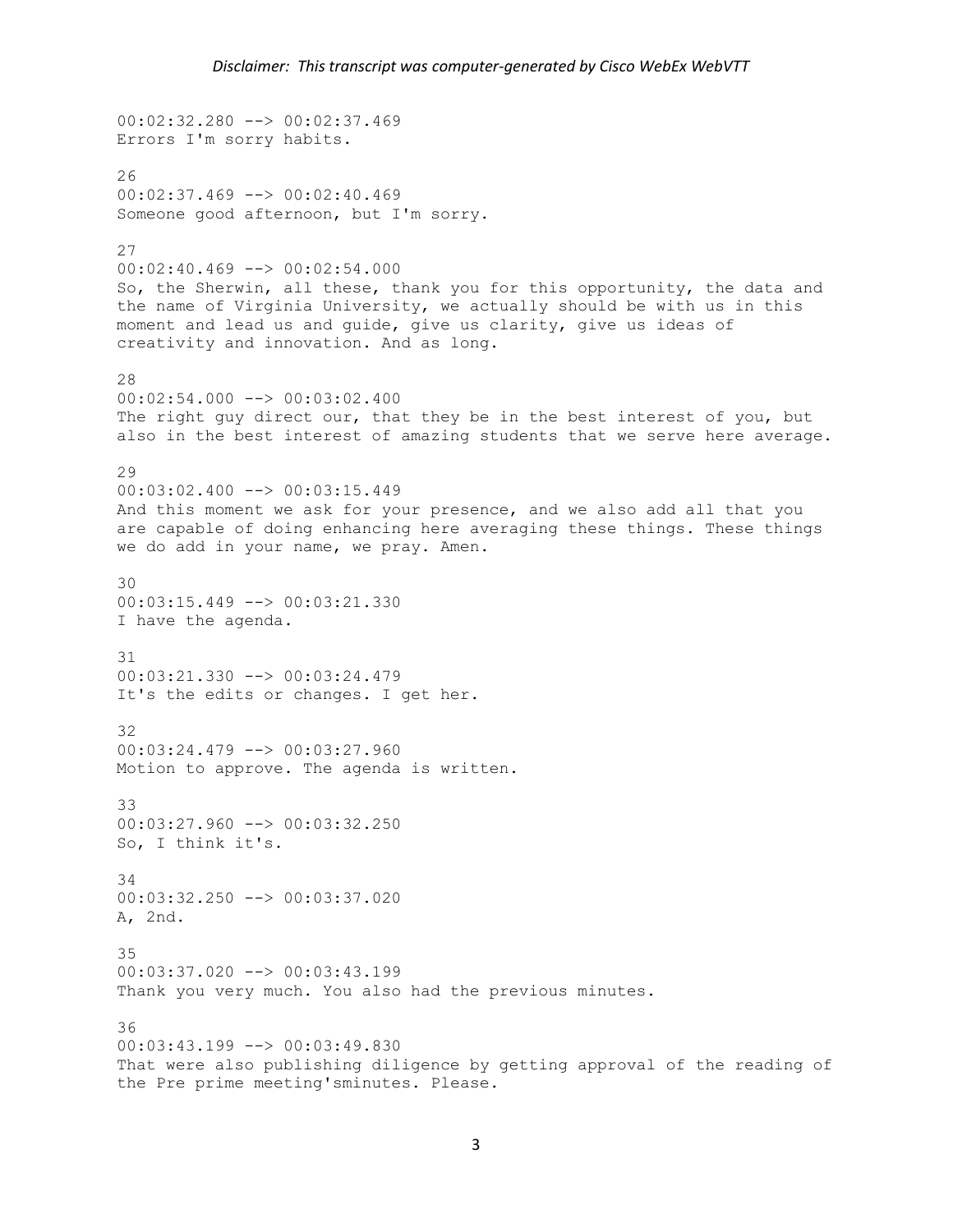37 00:03:51.389 --> 00:03:55.830 So 1st and 2nd. 38 00:03:55.830 --> 00:03:59.280 2nd. 39 00:03:59.280 --> 00:04:05.099 Thank you very much. Mr. President. It walks you want to make before we get going. 40 00:04:05.099 --> 00:04:10.710 Mr. 2nd, I'm ready for the roll call, but each time. 41 00:04:10.710 --> 00:04:14.340 Yes, please Thank you. Thank you. 42 00:04:20.250 --> 00:04:26.699 Yes. 43 00:04:29.098 --> 00:04:33.718 We're doing the roll call for approval is the agenda yes. Yes. 44 00:04:33.718 --> 00:04:38.069 Yes. 45 00:04:39.088 --> 00:04:45.298 Okay, it's a 2nd. 46 00:04:45.298 --> 00:04:50.399 Yes. 47 00:04:50.399 --> 00:04:55.379 Right the Wednesday. 48 00:05:01.139 --> 00:05:06.059 And for approval of the minute. 49 00:05:06.059 --> 00:05:09.269 Yes. 50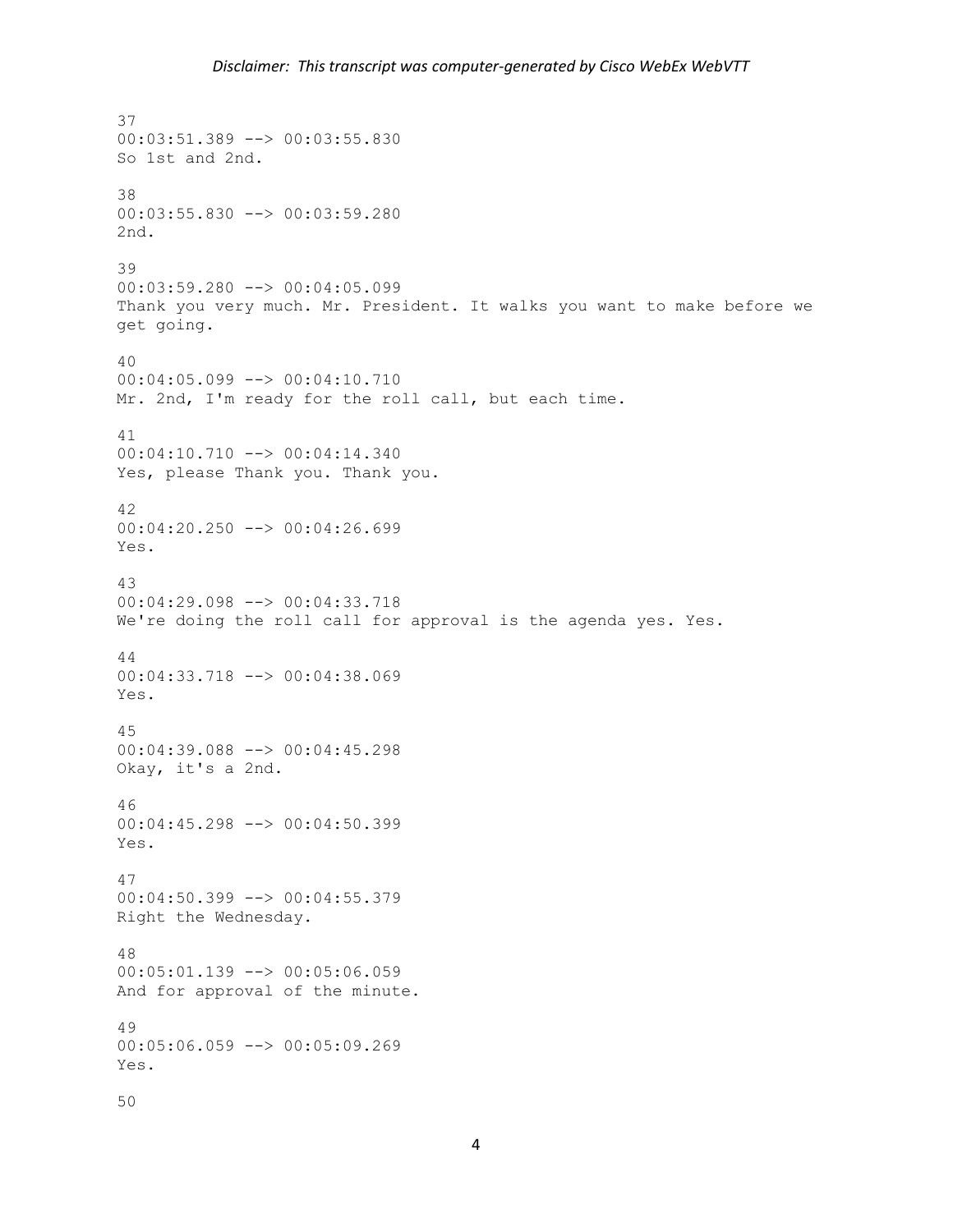$00:05:09.269$  -->  $00:05:12.809$ It's a climate. 51  $00:05:12.809$  -->  $00:05:17.759$ Yeah. 52 00:05:17.759 --> 00:05:22.048 Hello. 53 00:05:22.048 --> 00:05:27.658 Yes, yes. 54 00:05:27.658 --> 00:05:31.348 Thank you talk to you. 55 00:05:31.348 --> 00:05:37.319 Thank you very much president. Anyone wants to know please. 56 00:05:39.713 --> 00:05:53.483 No, sorry other than acknowledgement of the wonderful work that is working on and collaboration that she had to do in order to present the report that she's presented today or early retirement. So, I want to thank her for that work in advance. 57 00:05:54.689 --> 00:06:01.559 Thank you very much. We won't want to move right into that. 58 00:06:03.209 --> 00:06:12.718 I've seen my language go ahead and give us an update on what's going on personal compensation, share your responsibility please. 59 00:06:15.509 --> 00:06:20.158 Well, that's just me. Yeah. Yeah.  $60$ 00:06:20.158 --> 00:06:24.238 Waiting waiting on me. Okay. Okay. 61 00:06:24.238 --> 00:06:34.439 Good morning. Almost afternoon everyone I know Tonya associate vice president for H. R. 62 00:06:34.439 --> 00:06:38.939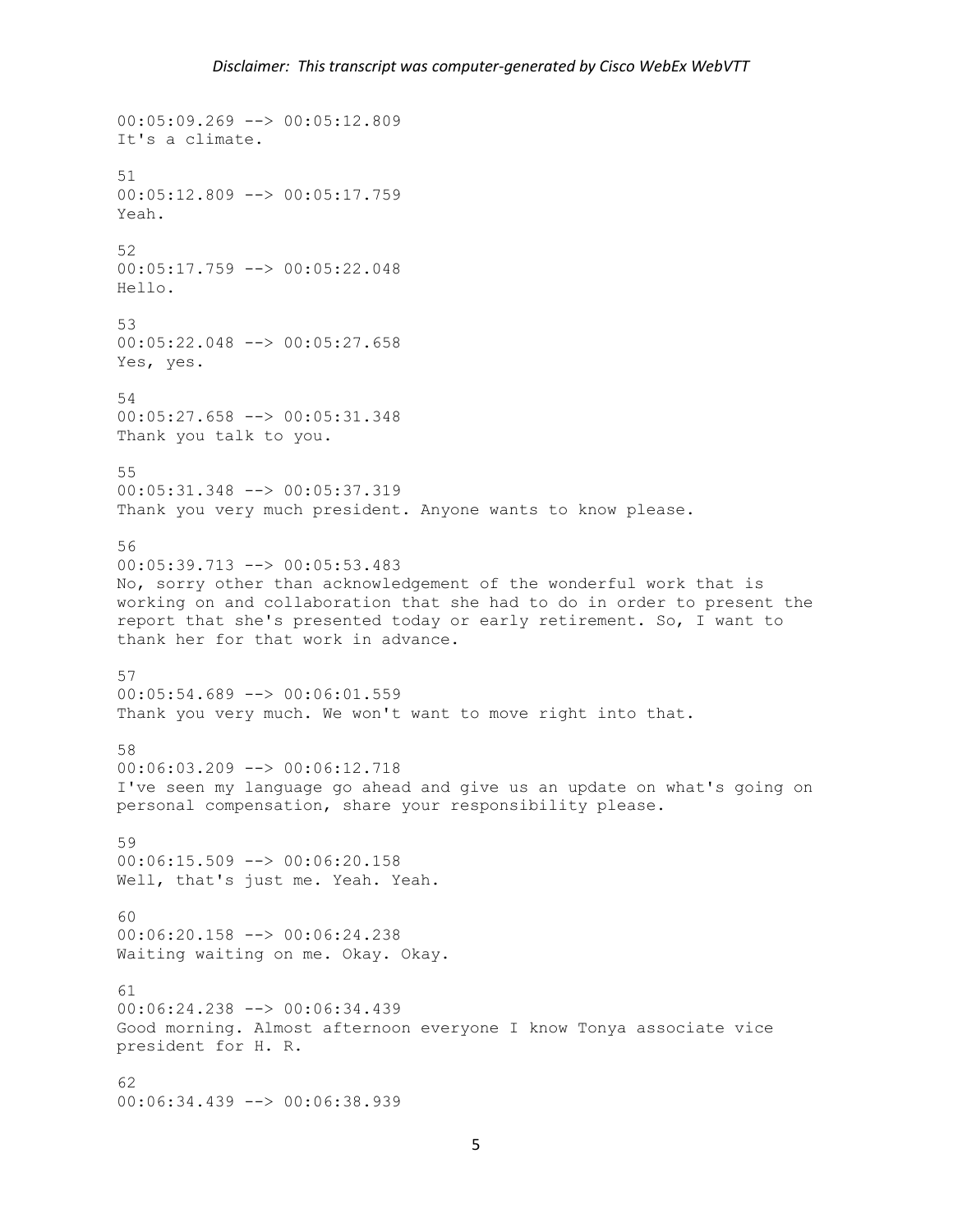Yeah. 63 00:06:40.194 --> 00:06:43.853 And so I want to present to everyone, 64 00:06:43.944 --> 00:06:47.514 the fact that April retirement incentive proposals, 65 00:06:48.293 --> 00:06:57.144 this proposal is given to us through the code of Virginia 23.12 and it basically gives the governing board, 66 00:06:57.144 --> 00:06:58.374 a public higher education, 67 00:06:58.853 --> 00:07:06.744 the ability to create a compensation plan to incentivize voluntary early retirement for tenured faculty, 68 00:07:06.744 --> 00:07:18.444 teaching and research this code also gives us the ability to when we create this plan while right now it is established under the section. 69 00:07:18.444 --> 00:07:31.644 This section we cannot resolve. It should not go exceeding over 1%. However, 1 of the agenda items for resolution is to ask the board to consider us to go up to 5%. 70 00:07:36.449 --> 00:07:38.093 So this moves along, 71 00:07:38.303 --> 00:07:40.103 but what I want to tell you too, 72  $00:07:40.103$   $\leftarrow$   $>$  00:07:45.593 is that even though this code specifically speaks to tenure fascinating, 73 00:07:45.624 --> 00:07:50.093 the university is looking at the ability to provide, 74 00:07:50.093 --> 00:07:52.853 instead of to all faculty and staff.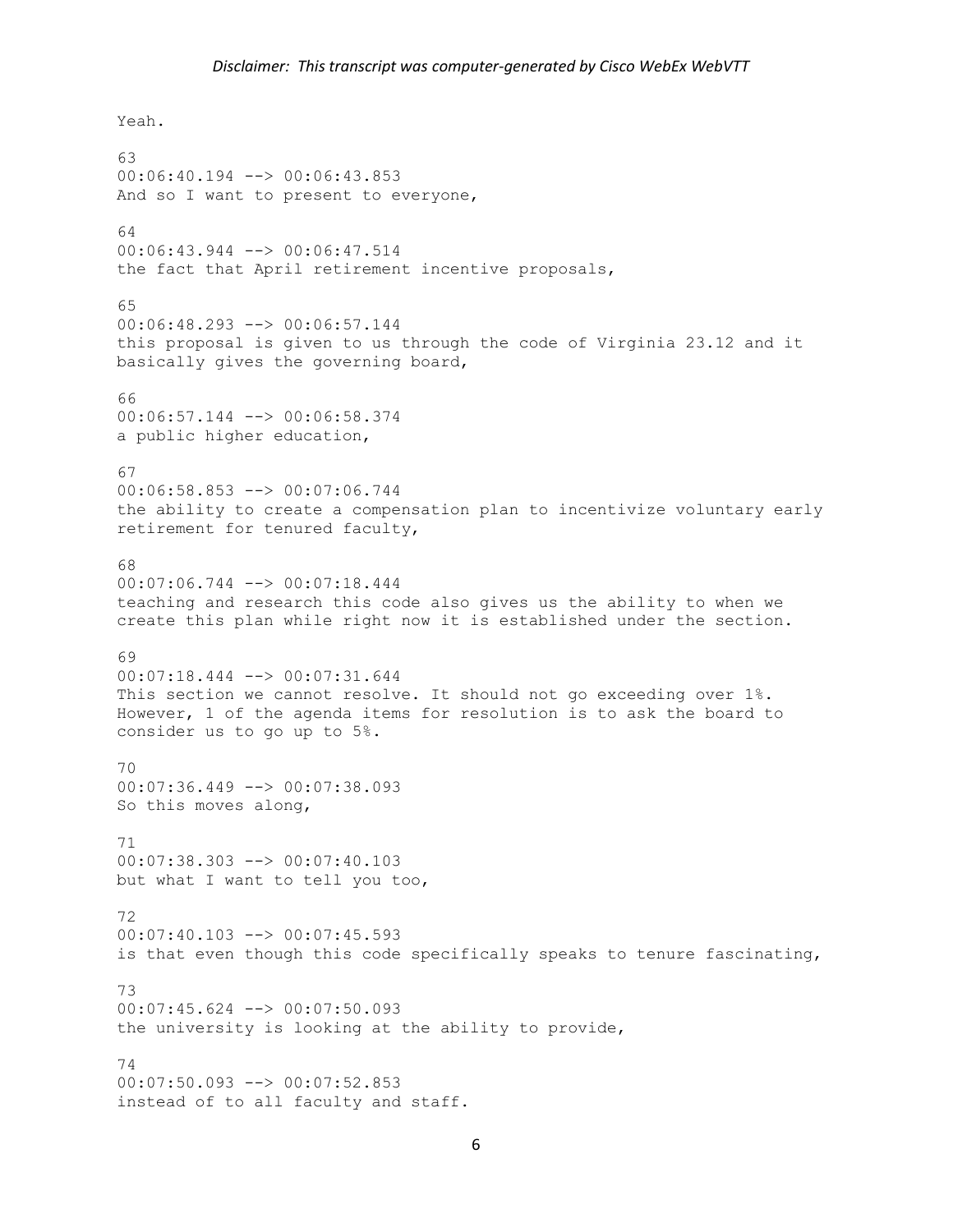75 00:07:52.884 --> 00:08:01.163 So, in other words, maybe a phase classified as a life we are in conversations with the ages office to explore that possibility. 76 00:08:04.103 --> 00:08:18.413 So, again, the action items are 2 things we want to implement the era. So we'll go through some of those things and we also want to exceed the code where it says 1% of factory salaries and French benefit to 5%. 77 00:08:25.314 --> 00:08:29.454 Okay, so what I want to talk about is eligibility eligibility again. 78 00:08:29.454 --> 00:08:33.714 We talked about the senior teaching of research fascinated must be in that category, 79 00:08:33.714 --> 00:08:40.494 according to the code you must be at least 60 years old with 10 years old more of service, 80 00:08:40.854 --> 00:08:43.913 and retire to retire from Virginia, 81 00:08:43.913 --> 00:08:51.144 retirement system or the or retire actually means to submit your paperwork and and go through that process. 82 00:08:52.283 --> 00:08:52.464 So, 83 00:08:52.464 --> 00:08:54.053 when we also talk about, 84 00:08:54.053 --> 00:09:05.484 who could be eligible in looking at the demographics that we have approximately 274 teaching and research faculty out of that 64 that are Kenyan and meet that eligibility, 85 00:09:05.484 --> 00:09:07.822 which is 23% of that workforce.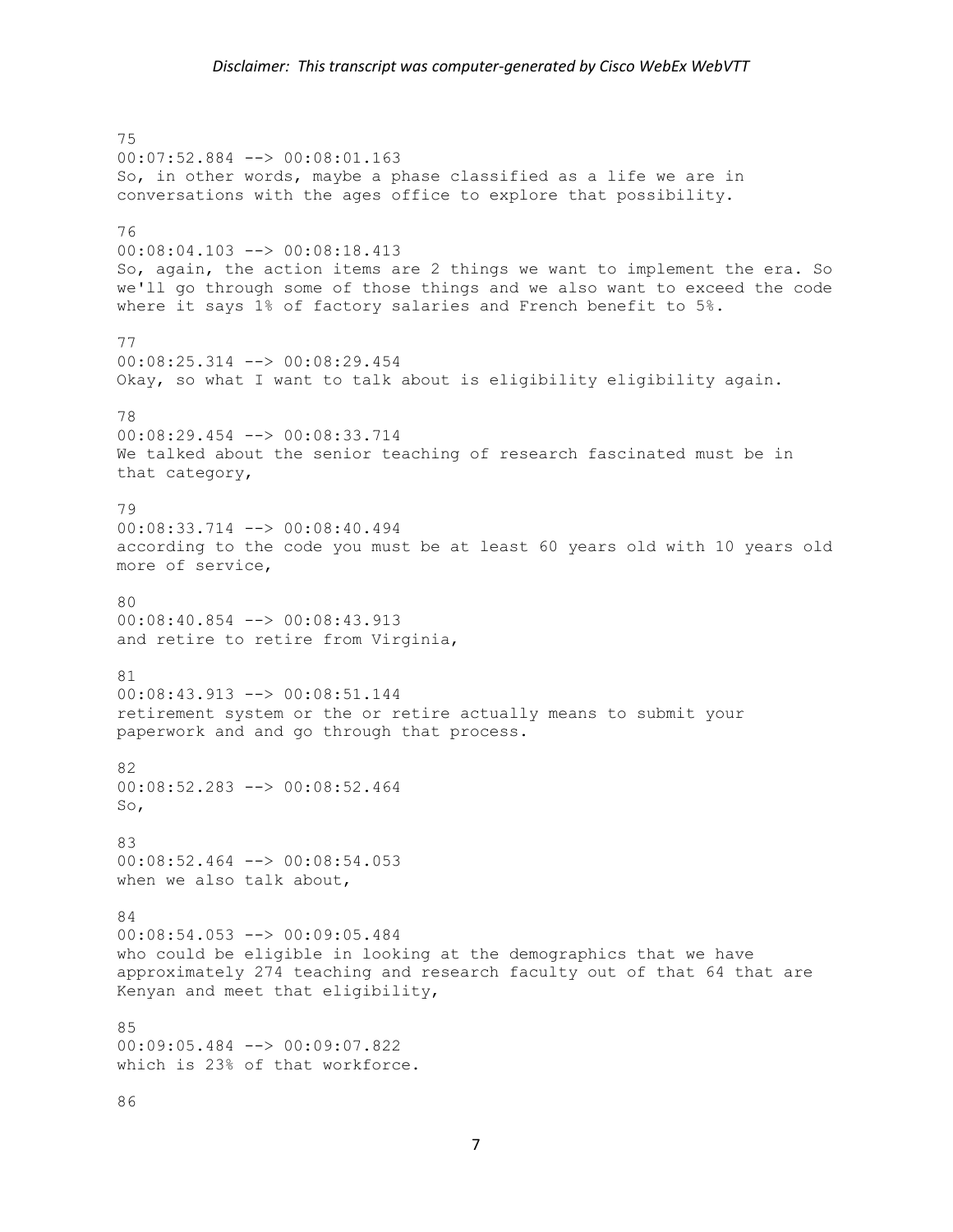00:09:07.822 --> 00:09:11.933 And so when we talk about the workforce, and when we talk about. 87 00:09:14.399 --> 00:09:24.989 This succession plan, we are working with the deans and the chair to identify the critical roles in each college to ensure the stability of the workforce. 88 00:09:29.183 --> 00:09:41.634 1 of the examples that the recommendations being put out here is using base salary when we talk about based on we're looking at approximately 2% of your base puncture. Totally. As a service. 89 00:09:41.634 --> 00:09:55.884 We're also looking at the healthcare, the billing. So we're looking at at 15,000 dollars. Helps your lump sum payment and a cap of everything is up to 95,000 to be allocated over 2 years. 90 00:09:59.303 --> 00:10:03.984 Again, based on the code of the application, so I want to pause right here. 91 00:10:03.984 --> 00:10:15.474 I want you to really take this example in because I'm giving you 3 different examples based on the age that you're the service, what their base would look lifetime service. 92  $00:10:15.774$   $\leftarrow$   $>$  00:10:29.903 What the incentive payout would be, and the healthcare long self on top of that, and then you'll see that total incentive again not going over 5,000. so, let's take the middle of the road at 6,830 as a service. 93 00:10:29.903 --> 00:10:42.323 And that person's salary is 85, which is 2% of that is 19, Saturday and what they're looking out, looking at, as an incentive payments, 15 on 1 and 15,000 into that. 94 00:10:42.323 --> 00:10:43.254 And 74,  $QF$ 00:10:43.254 --> 00:10:45.533 if we go to the ladder example, 96 00:10:45.744 --> 00:10:48.653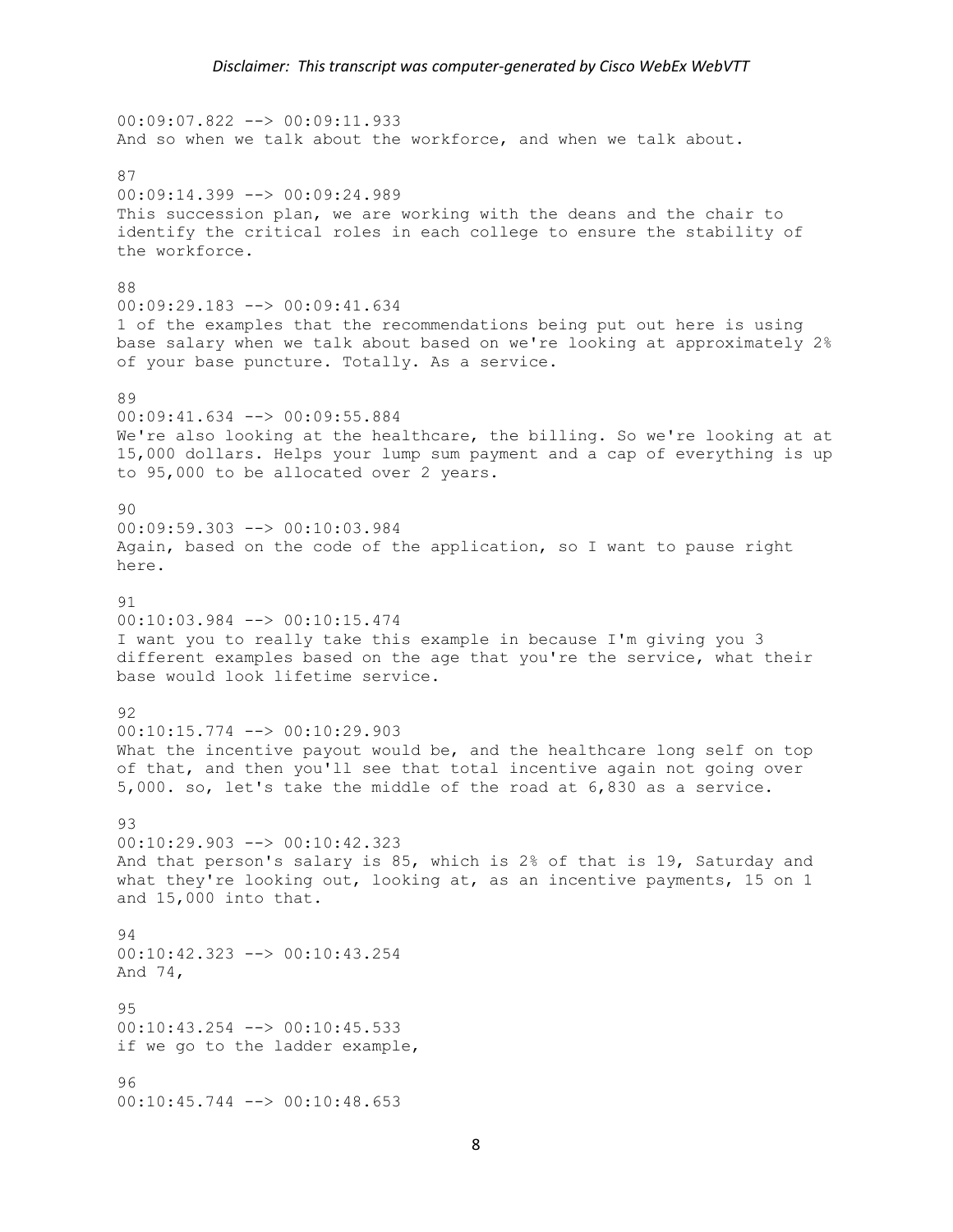```
where the person in 72 with the wealth of knowledge,
97
00:10:48.653 --> 00:10:48.744
30,
98
00:10:48.744 --> 00:10:50.813
70 as a service at a salary,
99
00:10:50.813 --> 00:10:51.744
what you see there,
100
00:10:51.744 --> 00:10:55.524
even though their incentive payment is going over the 80,000,
101
00:10:55.553 --> 00:10:58.224
there's normal calculation is 82 but remember,
102
00:10:58.254 --> 00:11:03.683
we're not moving over the proposal that can move over 95,000.
103
00:11:03.683 --> 00:11:08.394
so, even though the total incentive is 97,000, we would capture that 
95,000.
104
00:11:14.038 --> 00:11:28.014
I will pause here for any question. I think this list of this is also a 
draft proposal, because we haven't tried it fully vetted by the fact that 
we so the handle they have seen it and this is more just illustrator for 
the for.
105
00:11:28.344 --> 00:11:40.193
Absolutely correct. There are several options. This is 1 of the options 
that we are putting out here. Any other questions. Thank you. Mr 
President have a question. How does this compare to other.
106
00:11:40.764 --> 00:11:44.724
Early retirement plans for colleges and universities,
107
00:11:45.024 --> 00:11:45.354
so,
108
00:11:45.354 --> 00:11:50.364
```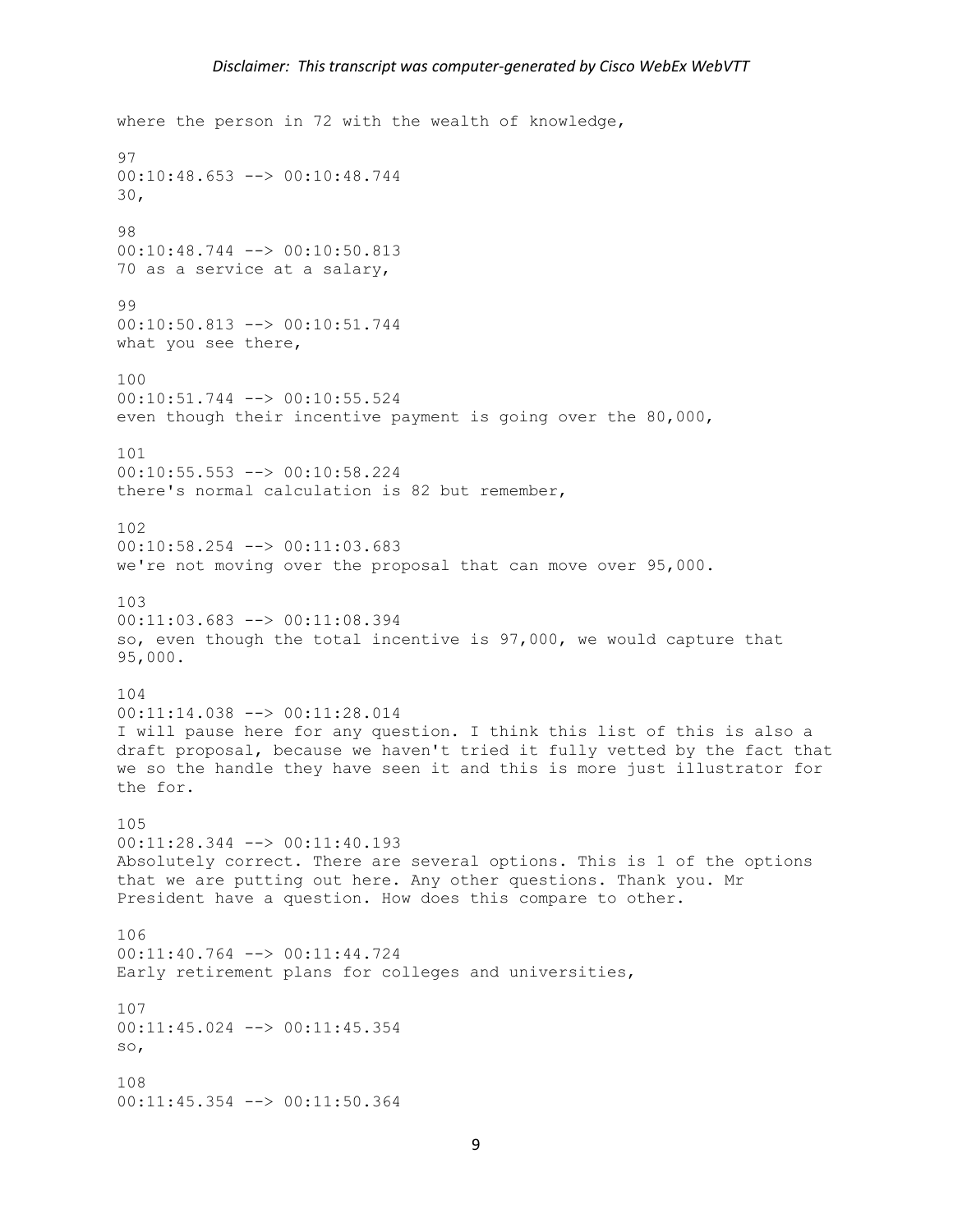```
in my conversations with a lot of colleges in the area,
109
00:11:50.903 --> 00:11:52.943
there are sporadic,
110
00:11:52.943 --> 00:11:58.374
so the codes that you can use a lump sum payment up to 150% of their 
salary.
111
00:11:58.374 --> 00:12:01.313
So that's almost like the capital. Right?
112
00:12:01.313 --> 00:12:01.553
And then,
113
00:12:01.553 --> 00:12:04.764
so you can also use the formula driven version,
114
00:12:04.793 --> 00:12:16.494
which you see before you based on use of service and your salary and 
there's an option is to just do a straight lump sum up there at the 
University of doing a 40,000 dollar payment.
115
00:12:16.524 --> 00:12:30.323
There is a university that's actually using this formula. There's another 
university that's using 250% of ourselves. So if the person's salary 
75,000, they're going to take 150% of that and that's their payout.
116
00:12:30.653 --> 00:12:32.274
And they spread that over 7 years. So comparatively speaking.
117
00:12:39.418 --> 00:12:45.599
And Dr was said, this is just 1 example of many that we can choose as a 
company more.
118
00:12:45.599 --> 00:12:51.658
Did I answer your question? It did. Okay you don't mind is it 1 more 
question? It's just me.
119
00:12:51.658 --> 00:12:58.678
Corporate background yes 60 doesn't feel like early retirement to me. So 
I'm just curious like.
```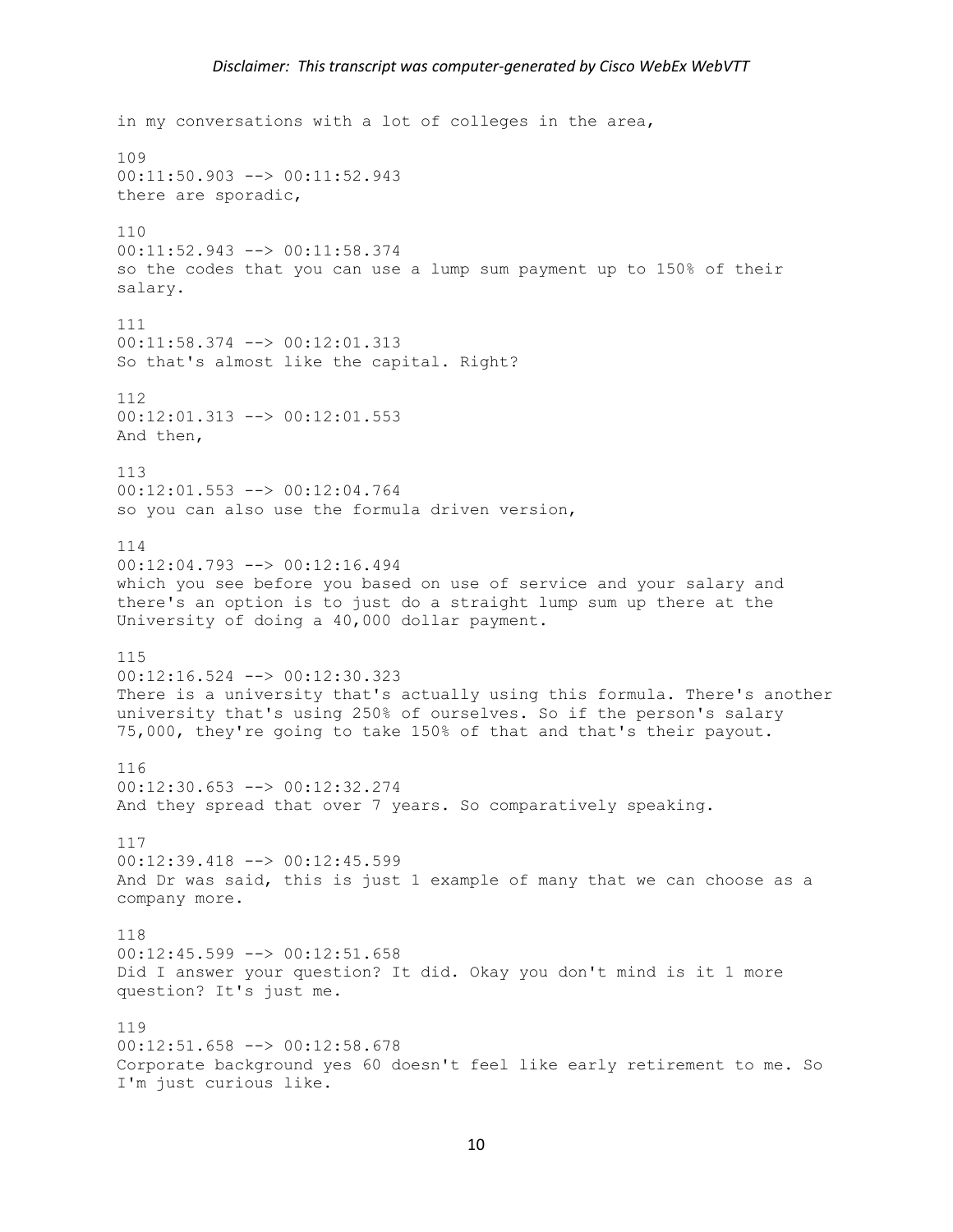120 00:12:58.678 --> 00:13:02.908 Is there a goal here around and just kind of. 121 00:13:02.908 --> 00:13:15.354 People who've been in an industry for a while, just giving them an option to to leave. So, that we can bring in fresh talent. Like, I'm just curious. Well, what I can share with you the background regarding the code. 122 00:13:15.384 --> 00:13:26.754 The code used to be 50 years old, which feels like early. It's relatively speaking. If you remember resume retirement system. 123 00:13:27.173 --> 00:13:40.524 Early retirement is 50, right and so then you creep up, but now the code has changed and brought in 10 years ahead to 60 years. And so what we want to do is kind of look and I want to speak to the deans and chairs. 124 00:13:40.524 --> 00:13:53.214 I don't want to get ahead of them because we're working together, but at the end of the day, we want to look at our faculty and staff and see exactly where we could allocate funds or what have you. 125 00:13:53.453 --> 00:14:08.244 But at the end of the day, we want to have a platform for someone who could retire because maybe healthcare was too expensive. And I can share with you that the healthcare costs today for a single person. When you retire 800 dollars. 126 00:14:09.208 --> 00:14:15.119 When you retirement people is 14 to 16 hundreds, and when you retire for 3, people was 2200. 127 00:14:15.563 --> 00:14:18.653 So that's 15,000 dollars you said is above, 128 00:14:18.803 --> 00:14:32.813 and if you will towards that incentive of centralization but there's lack of some of the motivation for this was last year around this time when we entered in the code is kind 129 00:14:33.714 --> 00:14:41.394 of unsure where the financial faculty were very interested in us having an early retirement program to be out and at that point,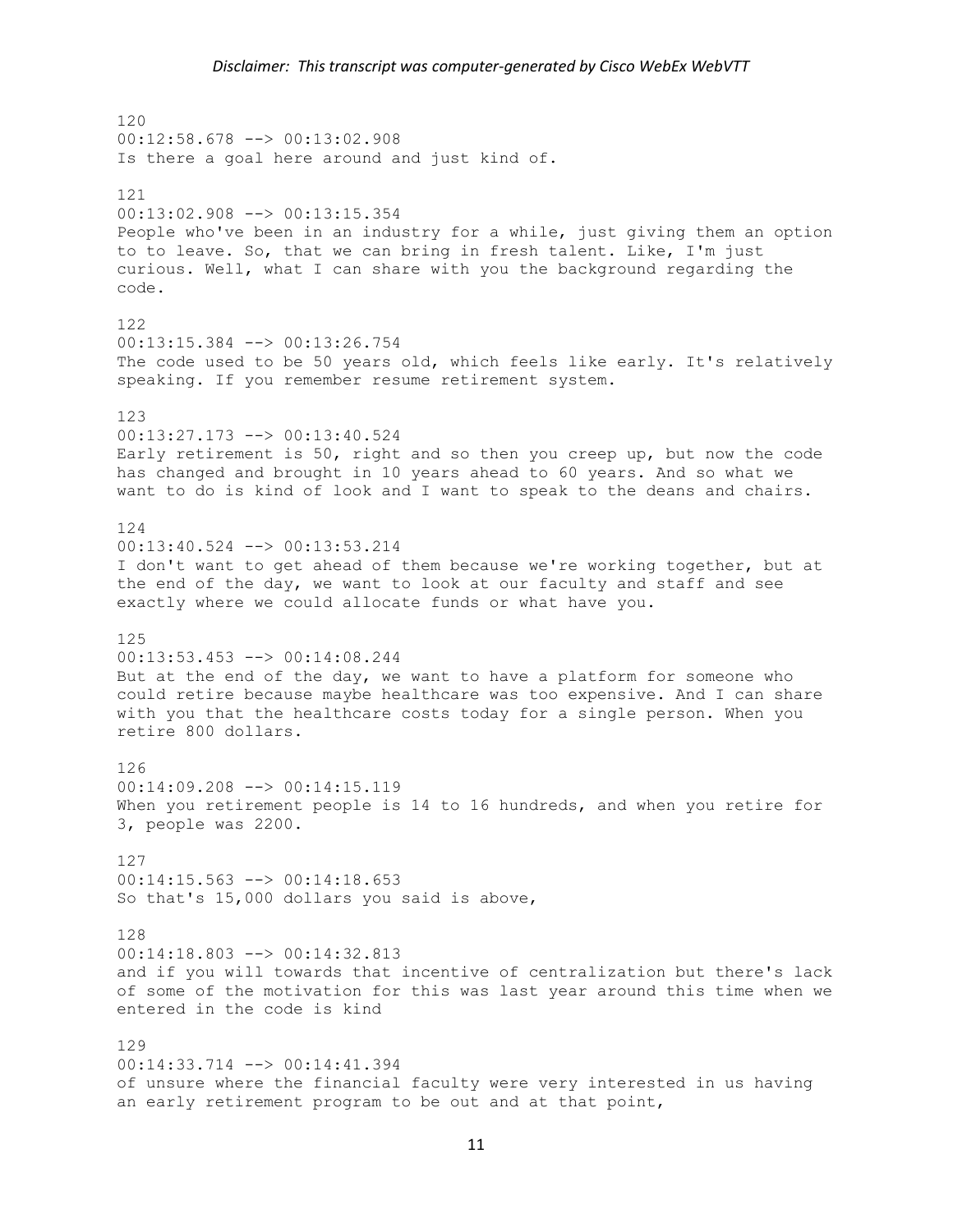130 00:14:41.394 --> 00:14:42.323 because before. 131 00:14:43.168 --> 00:14:53.009 And so now I look forward with some of those factors asked about we wanted to have that option on the table. If there were people who want to take advantage of particularly now that. 132  $00:14:53.009$  -->  $00:14:59.999$ Teaching and learning has changed dramatically. They've been what it was last year so that was that's 1 of the primary things for. 133  $00:14:59.999$  -->  $00:15:03.599$ Thank you so much you have any other questions. 134 00:15:03.599 --> 00:15:09.418 Yes, yes, I have a question. 135 00:15:09.418 --> 00:15:15.389 So, what we have here is a proposal correct? 136 00:15:15.389 --> 00:15:21.599 That is correct and you said there were other formulas. 137  $00:15:21.599$  -->  $00:15:29.458$ So, are we, you know, what are you asking us specifically to do to. 138 00:15:29.458 --> 00:15:33.568 Look at this proposal, consider others. 139 00:15:33.568 --> 00:15:37.979 No, what what action steps do you need to take as a board? 140 00:15:37.979 --> 00:15:44.428 The action of the board is to approve a plan the plan to move forward with. 141 00:15:44.428 --> 00:15:54.239 When you solve when you so when you say to approve a plan, it doesn't mean that we have to take any specific action at this juncture. Correct?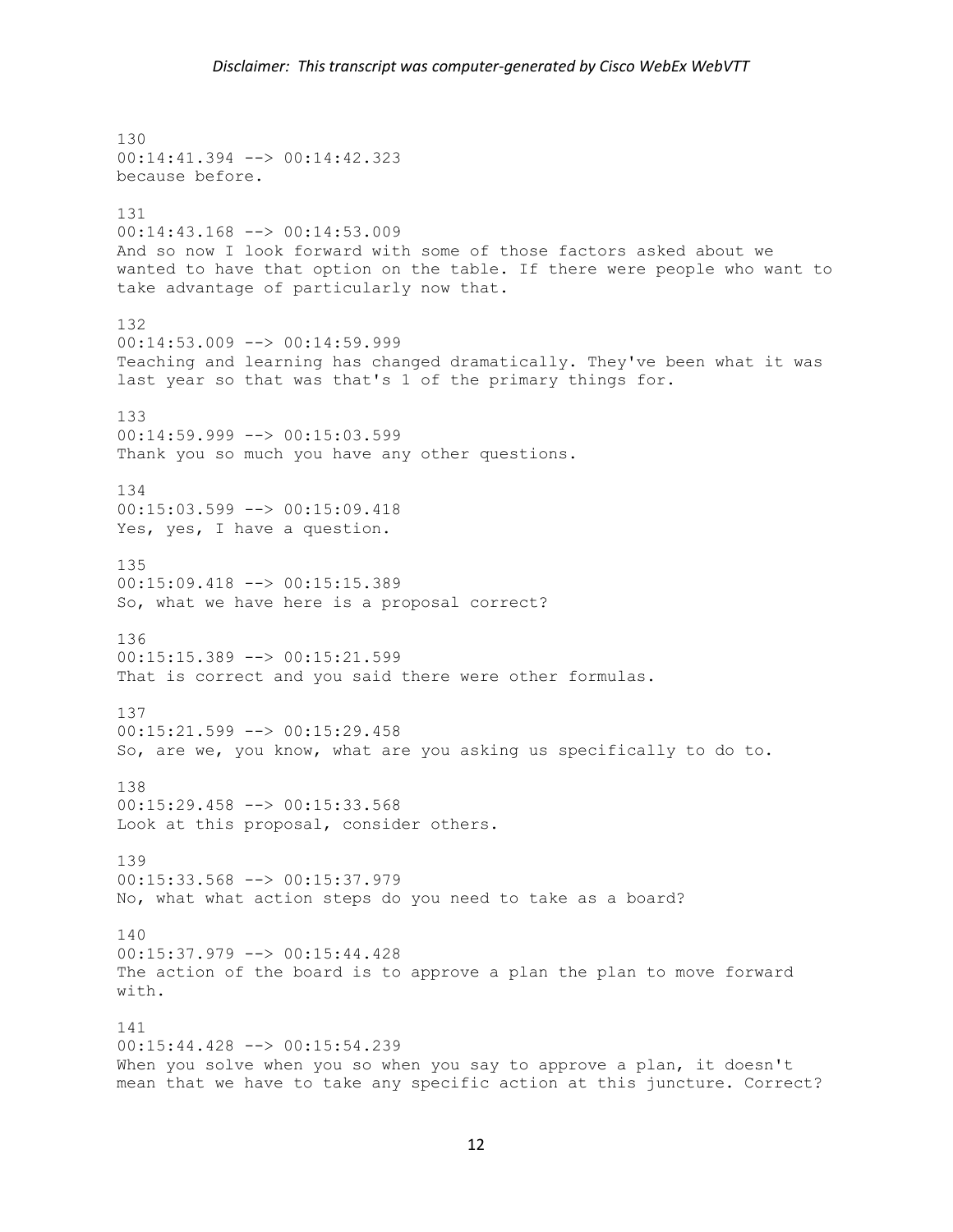## *Disclaimer: This transcript was computer-generated by Cisco WebEx WebVTT*

142 00:15:54.239 --> 00:16:04.318 There is a resolution at the end of this so the revolution also includes increasing the total budget for this plan to 5%. 143 00:16:04.318 --> 00:16:07.318 And that's about that. 144 00:16:07.318 --> 00:16:13.589 Because if I can, if I can help what we are really ask him to do is. 145 00:16:13.589 --> 00:16:22.798 To move forward with a, with a plan and so we're asking for approval to be able to implement an early retirement plan. 146 00:16:23.214 --> 00:16:37.403 It will okay. A lot like this, but not exactly like, this is more show, but we're asking for permission to move forward with a retirement plan, early retirement plan and ask permission to use up to 5%. 147 00:16:39.149 --> 00:16:44.428 Okay, I understand. I just want it to be clear. 148 00:16:44.428 --> 00:16:51.058 That the, the plan that we're looking at now doesn't necessarily represent what we're going to vote on 1. 149 00:16:51.058 --> 00:16:55.948 All right, so, yeah, so what we have to do is approve. 150 00:16:55.948 --> 00:17:02.818 I'll play in and with that plan the 5%. Uh, so I'm clear Thank you very much. 151 00:17:03.894 --> 00:17:04.104 So, 152 00:17:04.104 --> 00:17:06.713 when we talk about the review and approval process, 153 00:17:06.743 --> 00:17:08.753 and it is a process,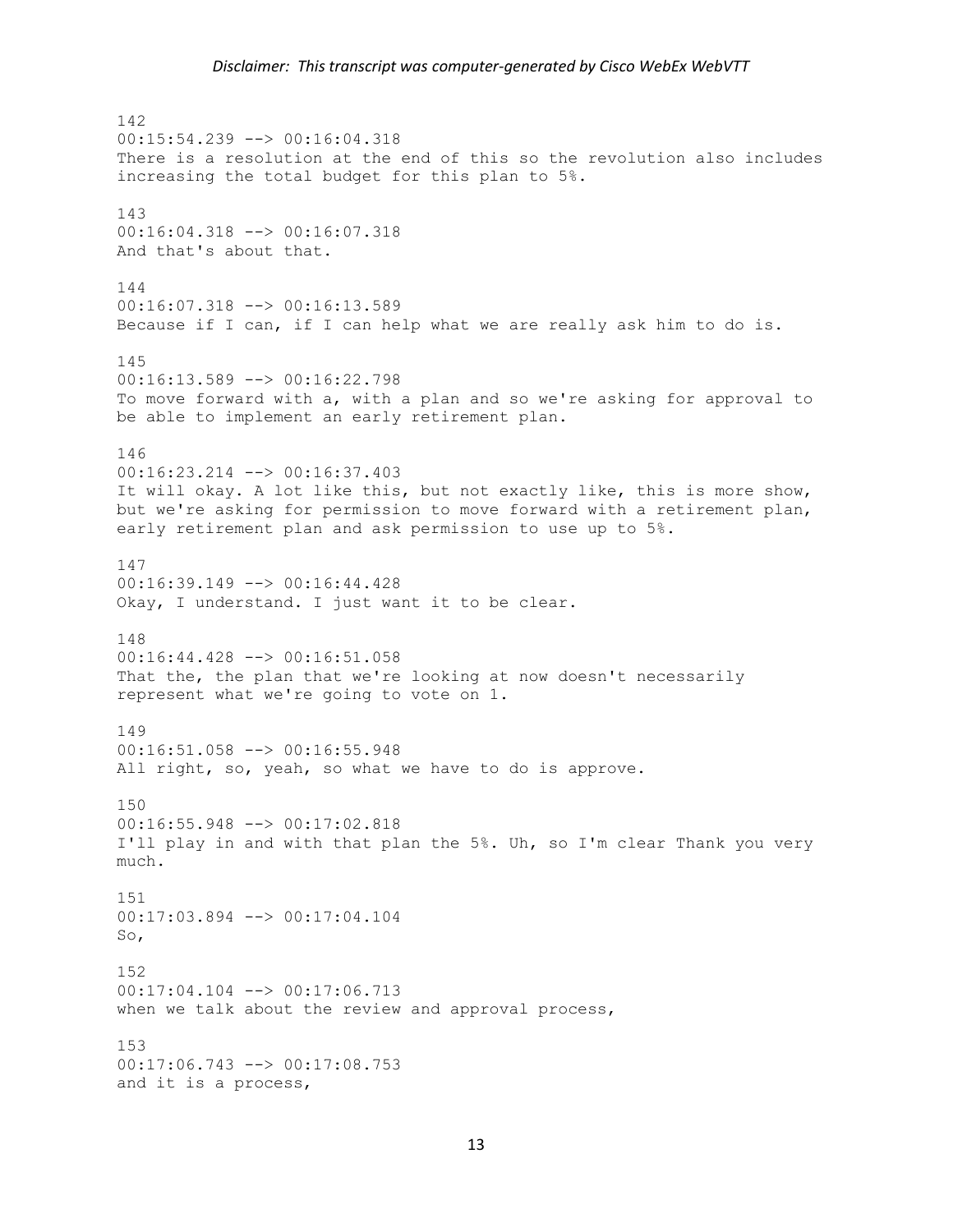154  $00:17:09.173$   $\leftarrow$   $>$  00:17:14.453 I can share with you that I've had multiple conversations with the Department of human resource management, 155 00:17:15.054 --> 00:17:15.473 Virginia, 156 00:17:15.473 --> 00:17:17.124 retirement system faculty, 157 00:17:17.124 --> 00:17:21.473 Senate has been involved having conversations and the president. 158 00:17:21.473 --> 00:17:25.884 Of course. So, when we also talk about moving forward. 159 00:17:26.068 --> 00:17:34.828 And giving the actual plan, approve, these layers would need to be involved. Okay the. 160 00:17:35.663 --> 00:17:50.574 The balcony said board of visitors and then the office for the legal piece they review it we move this to share for their their eyes 161 00:17:50.574 --> 00:17:51.083 on it. 162 00:17:51.413 --> 00:18:04.703 And the last step is the secretary of education or the governor's office. And then once all of those things have happened, we move forward and we've already completed everything. We move forward to implement. 163 00:18:12.568 --> 00:18:18.568 1, more time, how long would it take to take to get to those steps? 164 00:18:20.098 --> 00:18:30.898 If you want if you are a couple of months being that you have to get this plan documented and moved along through that approval process. 165 00:18:30.898 --> 00:18:34.229 Silence.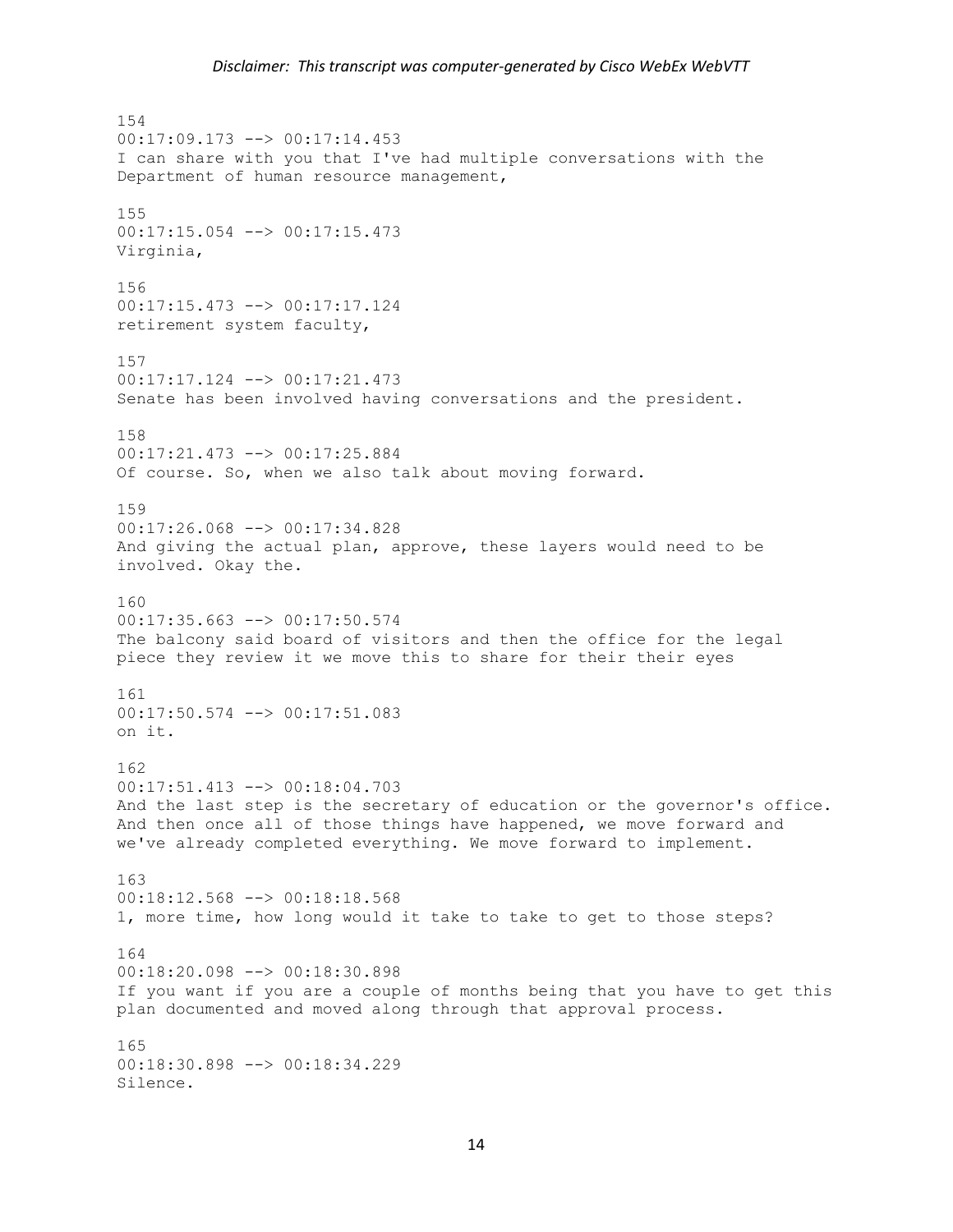## *Disclaimer: This transcript was computer-generated by Cisco WebEx WebVTT*

166 00:18:35.338 --> 00:18:38.848 We wanted to just to the professors when they come back to school. 167 00:18:38.848 --> 00:18:45.328 We want to introduce this to the faculty staff when they come back. 168 00:18:45.328 --> 00:18:57.659 Call that just a profitability. What I can share with you is that definitely sounds good incentive donors. And because I've met with them myself to. 169 00:18:57.659 --> 00:19:07.108 Talk through the plan, I will lead to Dr palm with Dr Abdullah regarding how we want to. Oh, you come. 170 00:19:07.108 --> 00:19:10.199 How we want to implement, but it. 171 00:19:10.199 --> 00:19:14.939 Once we get through the approval layers, it's full steam ahead and add 1. 172 00:19:14.939 --> 00:19:18.719 We've done the hard work at that point. Yeah, thank you. 173 00:19:18.719 --> 00:19:28.229 Yeah, so we're looking to 2 things 1, and that we worked through the plan, identify those particular factors. 174 00:19:28.229 --> 00:19:39.118 Who are interested in volunteering for this particular incentive we want to also include those staff members, even though, as we're working through the plan, be eligible for the early retirement. 175 00:19:39.118 --> 00:19:44.578 So, we'll probably within a few months, it's going to take to take it through the process. Lots of consider fact numbers for next year. 176 00:19:44.578 --> 00:19:48.298 And then what is your best. 177 00:19:49.314 --> 00:20:03.923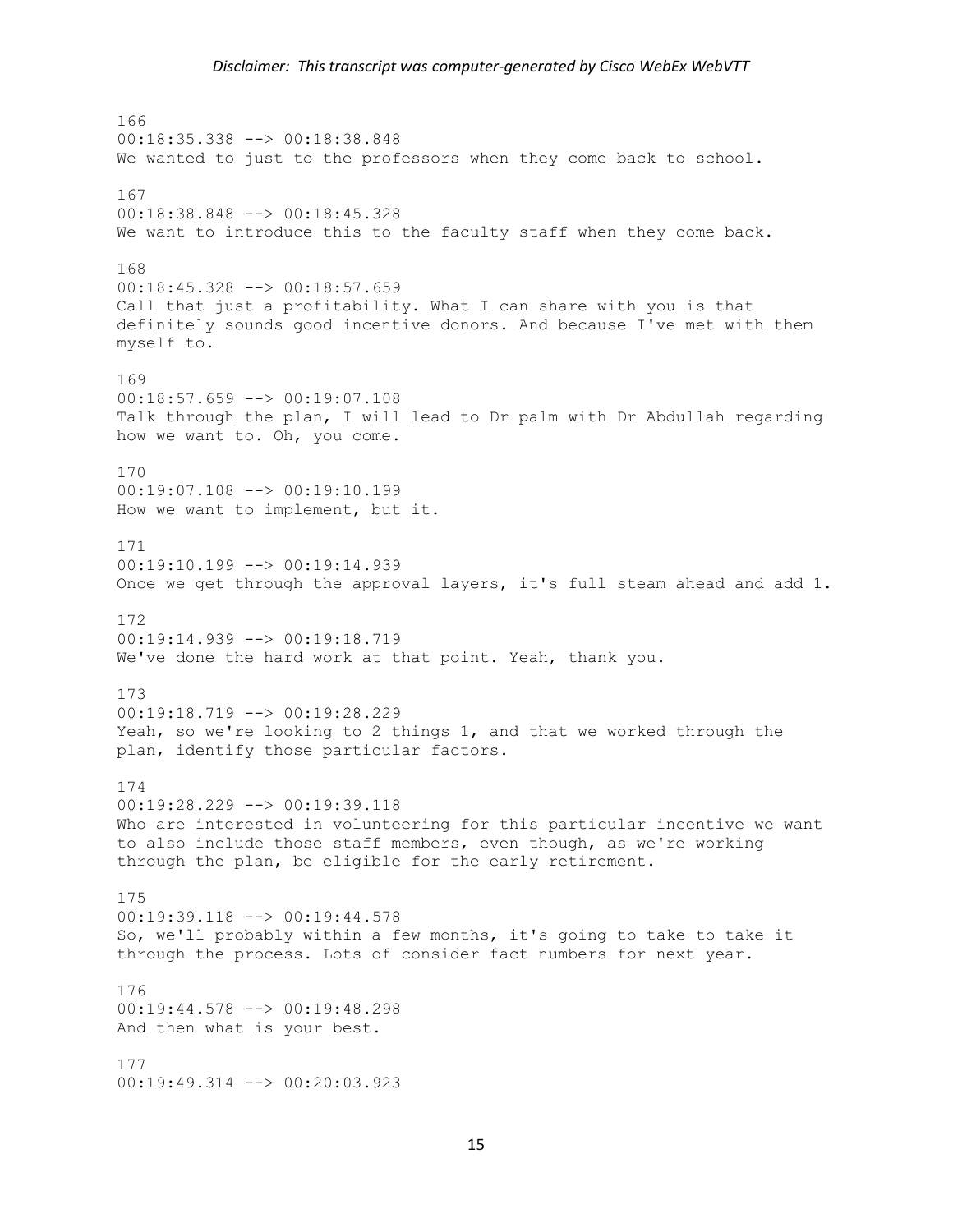Just to give you an idea and they're being very conservative. But I am trying to move very aggressively if we can and we're trying to get this done as soon as we can. So, even faculty were finishing this semester issue may have an opportunity to do it. 178 00:20:03.923 --> 00:20:06.773 But, of course, that depends on the approval process. 179 00:20:07.769 --> 00:20:13.979 All right, just what is your take right? You think I just got feel, I guess, on this. 180 00:20:13.979 --> 00:20:24.719 Yeah, so that pay grade I'm thinking of 15%. So you have 6 before and let me just say that the 64 number that you see is based on a particular date. 181 00:20:24.719 --> 00:20:38.699 There could be someone on the hub, so they can pump that number to 11 more. What have you? But I'm thinking about 15% of the take rate maybe 10 to 15 folks that could potentially put their hand up and say I want to do this. 182 00:20:41.009 --> 00:20:45.479 Does that answer your question? Okay yes, it does. 183 00:20:45.479 --> 00:20:50.009 You know, we thought about the tape rate too. Absolutely. 184 00:20:50.009 --> 00:20:54.118 So, about 10 people, maybe leaving on the bad 1. okay. 185 00:20:54.118 --> 00:20:57.179 Potentially, you are. 186 00:20:57.354 --> 00:21:09.054 If there are no other questions regarding that presentation. I know. Mr. cellphones asked me to give a quick update regarding the climate survey, salary, equity study. 187 00:21:09.084 --> 00:21:23.933 And so, as you remember, if you recall, I think everyone will recall when we went home with code that and so that stopped us in our tracks regarding stepping into the study. So we are ready to go.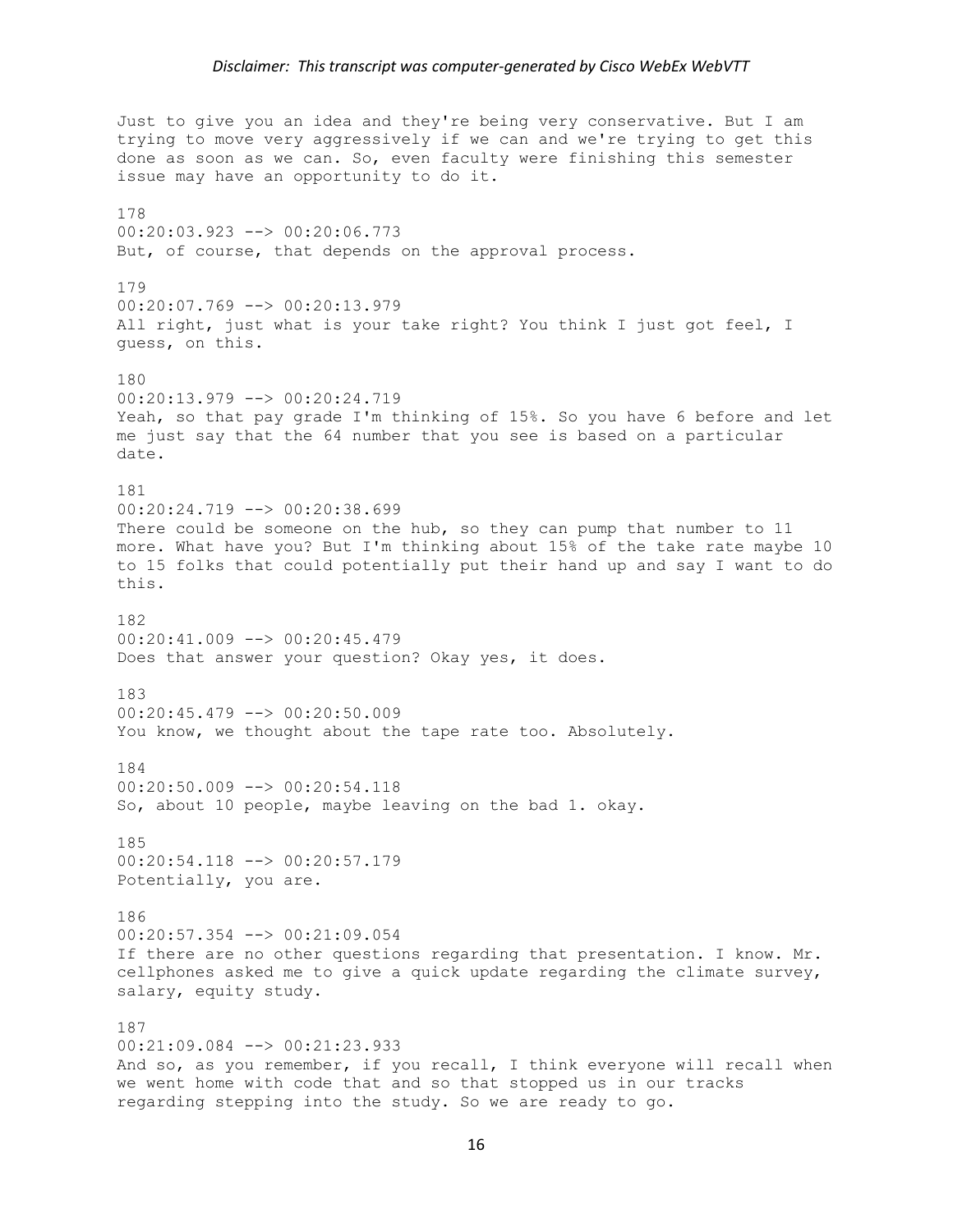## *Disclaimer: This transcript was computer-generated by Cisco WebEx WebVTT*

188 00:21:23.993 --> 00:21:32.693 I've been in contact with the office of procurement. They ever showed me that we have a couple of viable vendors to have that discussion with. 189 00:21:32.693 --> 00:21:39.683 So we'll start setting up the whole presentation and negotiations to move forward with the study. 190 00:21:40.199 --> 00:21:44.398 So the payment will be reconvene and will get started. 191 00:21:44.398 --> 00:21:48.388 So, as we move forward with that. 192 00:21:50.608 --> 00:21:56.699 And the goal will be to start a climate survey sometime, I guess, in the. 193 00:21:56.699 --> 00:22:01.798 While we're in the spring yeah, if not, the falls in the spring. 194 00:22:01.798 --> 00:22:09.209 I don't anticipate this I mean, we've, we've been holding on to this for a while and it's really time to get moving. 195  $00:22:09.209$  -->  $00:22:13.769$ So, I don't anticipate us being in or in this. 196 00:22:16.199 --> 00:22:20.429 And you'd be there to get this due to corporate season, which is 5 main shrink correct? 197 00:22:20.429 --> 00:22:29.878 I said we'd better to go through the fall as we get transition from Colgate and maybe do it in the springtime. 198 00:22:32.753 --> 00:22:39.413 It could be, as we said, yesterday, we're we're coming back, full, Steam, ahead, happening, staff and student. 199 00:22:39.443 --> 00:22:39.743 So,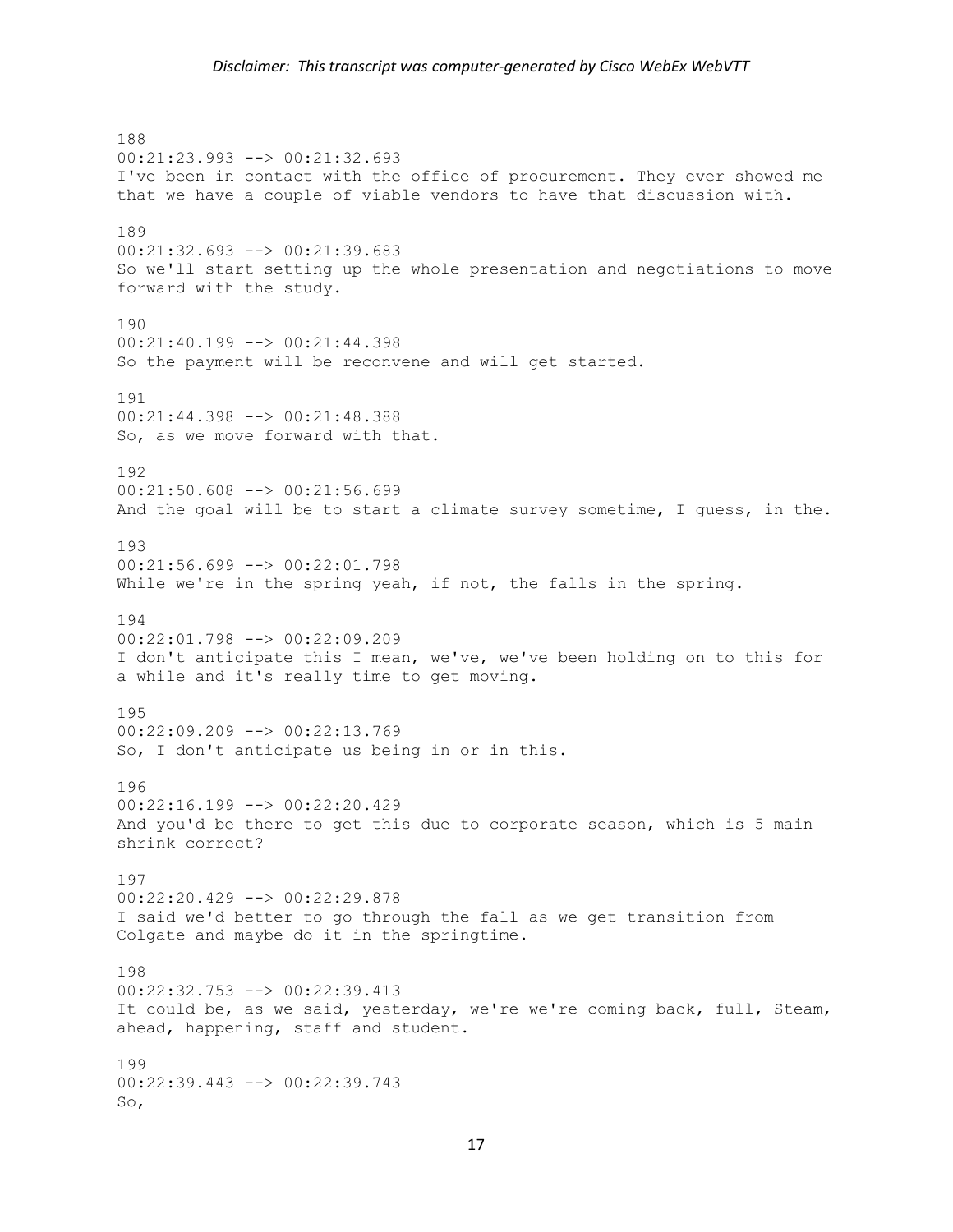200 00:22:39.743 --> 00:22:41.604 that may be an opportunity, 201 00:22:41.844 --> 00:22:54.473 but I will allow the process to flow through regarding the procurement process and get the vendor awarded and on board to look at some of our data to get the salary equity done and create the content survey. 202 00:22:54.808 --> 00:23:03.778 All right, thank you everyone, thank you really quickly just to confirm salary. Equity is we're just evaluating. 203 00:23:03.778 --> 00:23:08.068 Salary that the university to make sure that they are equitable. 204 00:23:08.068 --> 00:23:15.263 Gender gender and 3 types of equity includes all of that in our P. 205 00:23:15.263 --> 00:23:26.963 we asked for an entire approach to salary compensation compression, depending on your discipline, and those kinds of things. So, all of that was placed into the we had 2 vendors. 206 00:23:26.993 --> 00:23:32.753 We actually had 31 had to back out so we have to, to that we will set up. 207 00:23:32.753 --> 00:23:46.344 And so that our people's package pretty simple also, just evaluating our competitive is relative to the market as well as a part of that was a climate grant nationally.  $208$ 00:23:47.213 --> 00:23:47.844 Absolutely. 209 00:23:48.838 --> 00:23:52.078 Any other questions.  $210$  $00:23:55.229$  -->  $00:23:59.308$ Hearing none, thank you for your time. 211 00:24:03.568 --> 00:24:07.409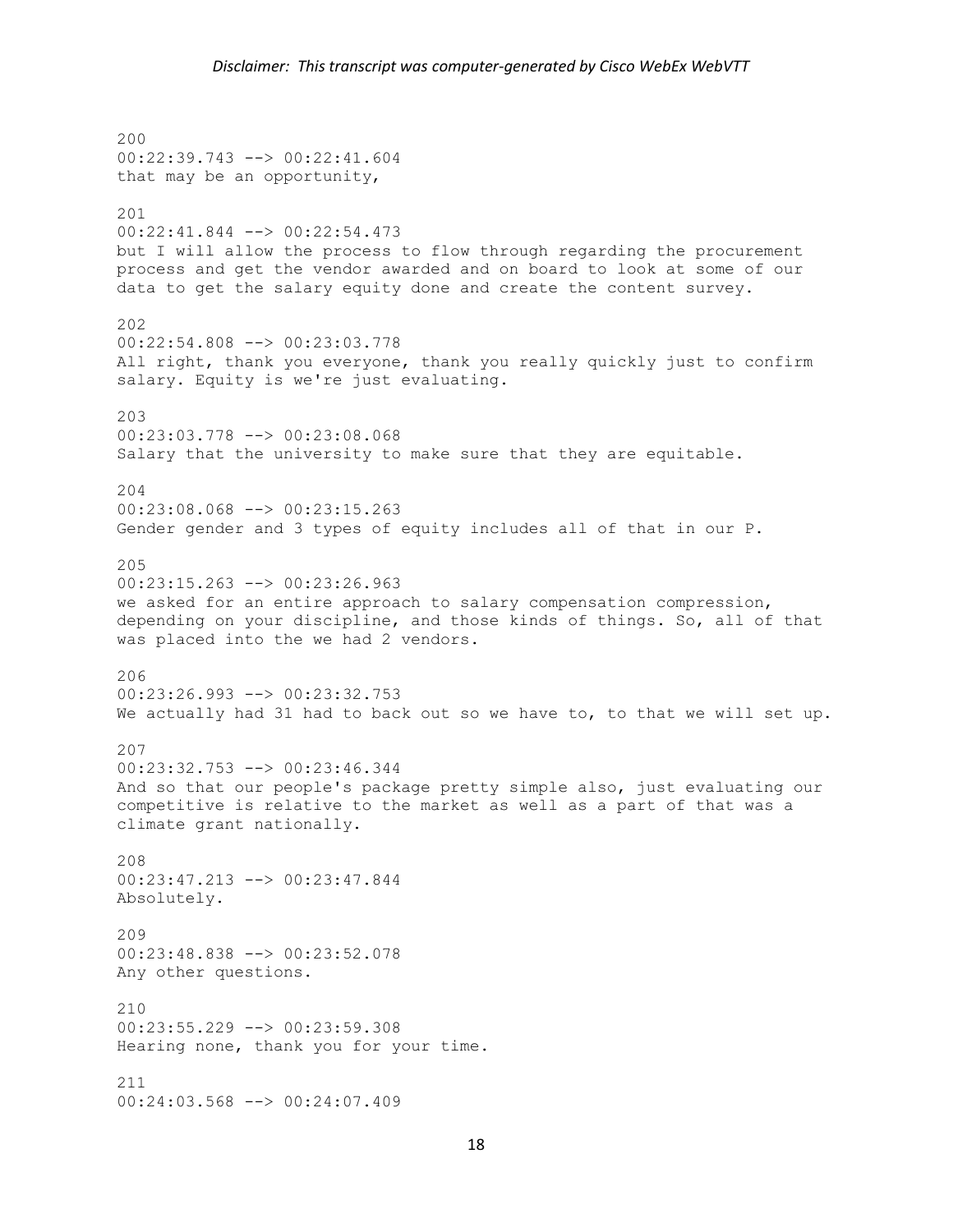Okay. 212 00:24:07.409 --> 00:24:13.439 Did you show the agenda? Please Dr it? No questions. 213 00:24:14.939 --> 00:24:23.519 Okay, I think she's now bringing up the resolution for the early retirement plan that we would. 214 00:24:23.519 --> 00:24:31.169 Like, to ask you for, will present that tomorrow at the up to date and full board meeting correct? 215 00:24:35.159 --> 00:24:40.348 I think you should be recommended from the committee. 216 00:24:40.348 --> 00:24:43.979 Move to the dinner and then approved it. 217 00:24:43.979 --> 00:24:49.709 Yeah, we need to have a a roll call vote on this. 218 00:24:49.709 --> 00:24:53.219 To move to the full board this afternoon. 219  $00:24:54.479$  -->  $00:25:01.679$ The US roll call please. Do you have a motion and 2nd. 220 00:25:03.118 --> 00:25:10.378 You need a motion motion to approve the return the plan going forward to the board. 221 00:25:10.378 --> 00:25:14.009 Afternoon. 222 00:25:14.009 --> 00:25:17.038 Motion please. 223 00:25:18.239 --> 00:25:22.259 Hello. 224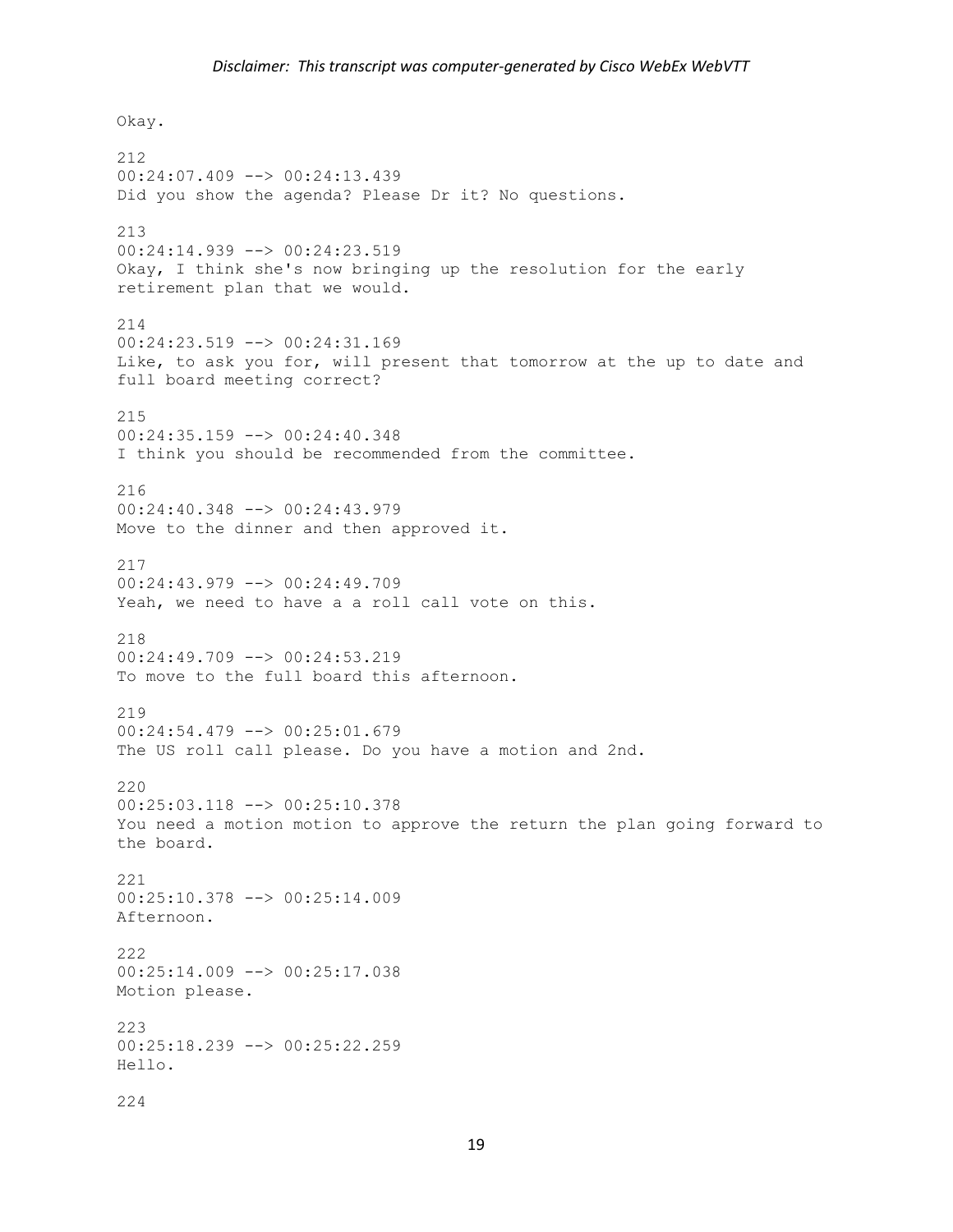```
00:25:22.259 --> 00:25:27.959
But Mr Fleming.
225
00:25:29.578 --> 00:25:34.979
Here motion is 2nd. Please? Yes.
226
00:25:34.979 --> 00:25:38.489
3rd.
227
00:25:38.489 --> 00:25:43.169
Thank you sure. Is that correct? Please.
228
00:25:43.169 --> 00:25:46.469
Yeah.
229
00:25:46.469 --> 00:25:50.608
That's great.
230
00:25:50.608 --> 00:25:58.709
Yes, yes, yes.
231
00:25:58.709 --> 00:26:03.808
Yes.
232
00:26:03.808 --> 00:26:07.078
The way.
233
00:26:07.078 --> 00:26:10.769
Thank you very thorough call.
234
00:26:10.769 --> 00:26:14.969Like, you very much we'll take this to the board afternoon.
235
00:26:14.969 --> 00:26:18.509
Silence.
236
00:26:18.509 --> 00:26:24.028
Let's move forward in the next 2 items on the agenda. Please.
237
00:26:30.898 --> 00:26:35.308
Silence.
```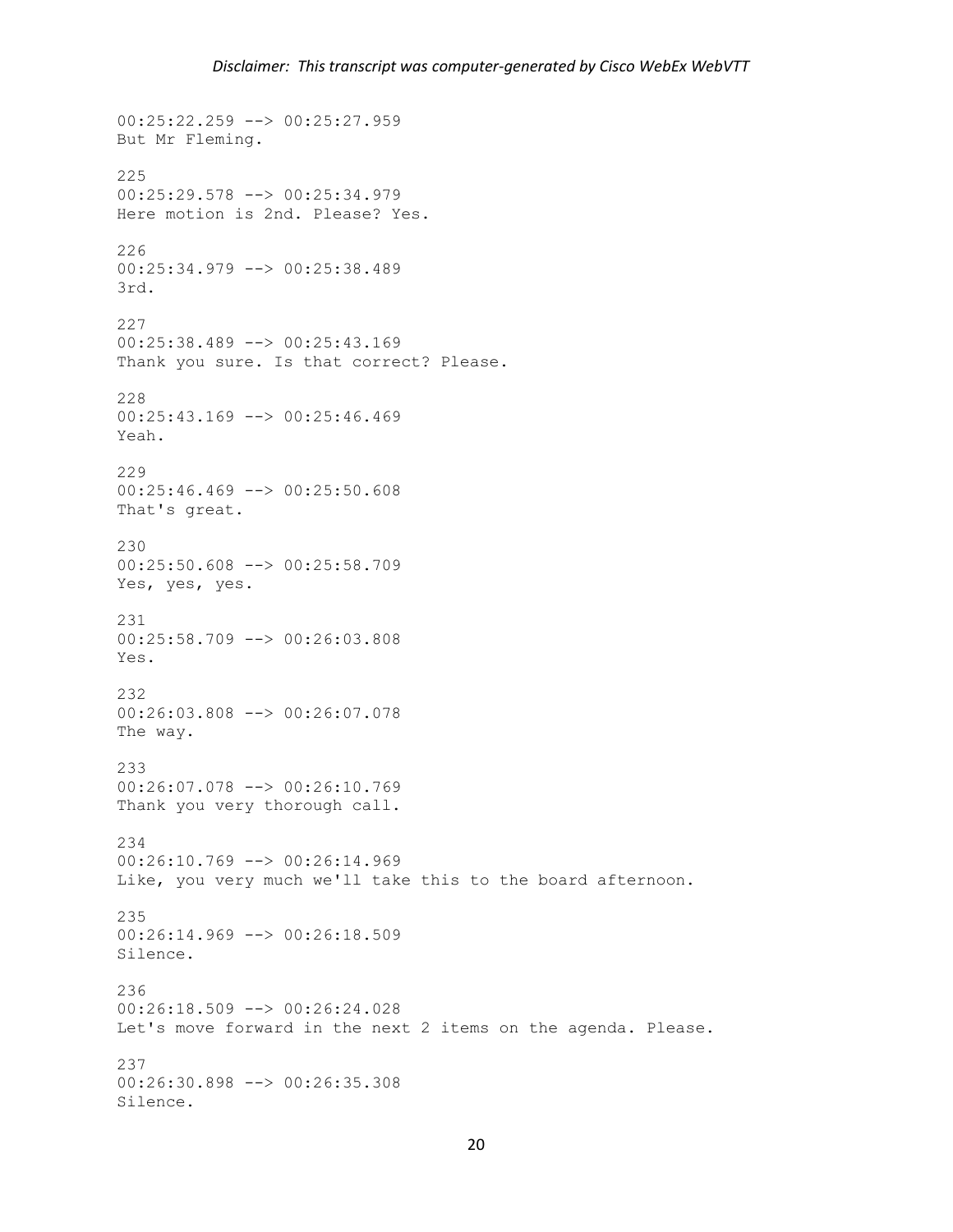238 00:26:35.308 --> 00:26:38.519 Okay. 239 00:26:44.098 --> 00:26:48.808 Thursday and our team, I'm working on this, I'm going to give you an update to the committee. 240 00:26:48.808 --> 00:26:53.249 And we can determine what our next steps are. So, 1st, you have the floor, please. 241 00:26:53.249 --> 00:26:56.608 Okay, yes. 242 00:26:57.023 --> 00:27:08.753 As you all know, Mr set some appointed subcommittee to take a look at the development of a board matrix and I want to thank Gordon and Mr. 243 00:27:08.753 --> 00:27:17.634 Herrera for the input along with Mr. and helping us to get it to a place where we felt. 244 00:27:18.058 --> 00:27:25.798 It would be beneficial tool for the board and. 245 00:27:25.798 --> 00:27:29.038 We have created. 246 00:27:29.038 --> 00:27:34.439 A matrix we have included information. 247 00:27:34.439 --> 00:27:37.648 That would help us fill in gaps and or. 248 00:27:37.648 --> 00:27:43.858 To identify individuals that would make a much stronger board than we have. 249 00:27:43.858 --> 00:27:51.419 Uh, and we can always have improvement. It's, I guess it's sort of like the report that, um.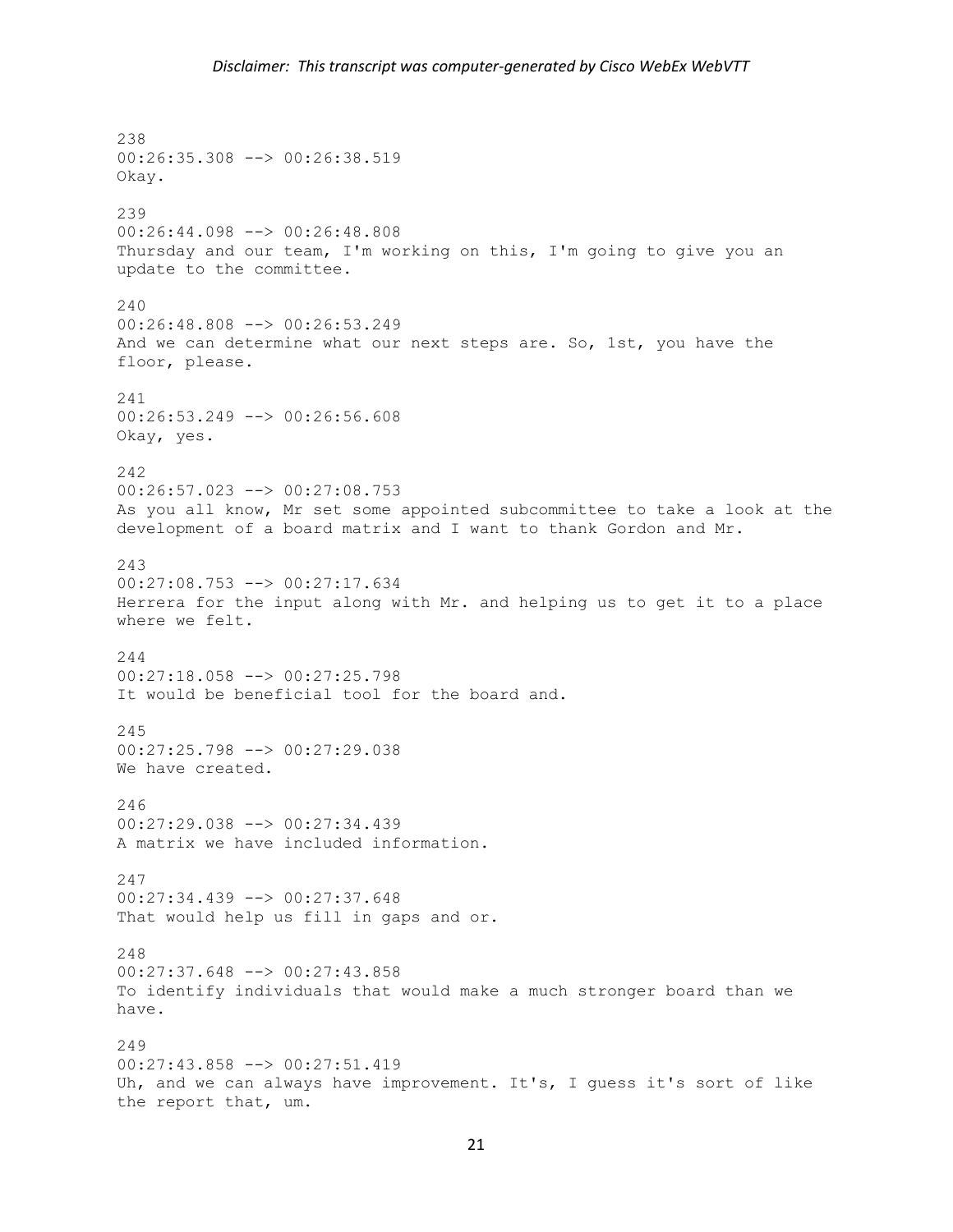250 00:27:53.003 --> 00:28:07.344 Brenda gave for the foundation where she talked about the skill sets of the individuals that form that foundation committee. So, at any rate, we came up with some categories demographics. 251 00:28:07.618 --> 00:28:11.249 Qualities and core competencies. 252 00:28:11.249 --> 00:28:16.828 And areas of expertise. 253 00:28:16.828 --> 00:28:19.888 And and going over. 254 00:28:19.888 --> 00:28:23.848 What we had developed and we did put it into. 255 00:28:23.848 --> 00:28:27.838 Our graphic form, uh, we. 256 00:28:27.838 --> 00:28:33.449 Need to make sure that we are legally correct? 257 00:28:33.449 --> 00:28:36.929 In what we present so, um. 258 00:28:36.929 --> 00:28:45.689 Are we going to have to figure out the rules and regs from the state of Virginia concerning demographics? In other words can. 259 00:28:45.689 --> 00:28:59.519 We, as representatives of the university under the, the laws of the state, I'm ask people about demographic information and that would be things like age. 260 00:28:59.519 --> 00:29:03.298 Um, raise. 261 00:29:03.298 --> 00:29:15.838 Gender identification, disability, status and so on. So we are committed to continue our efforts and feel that, um.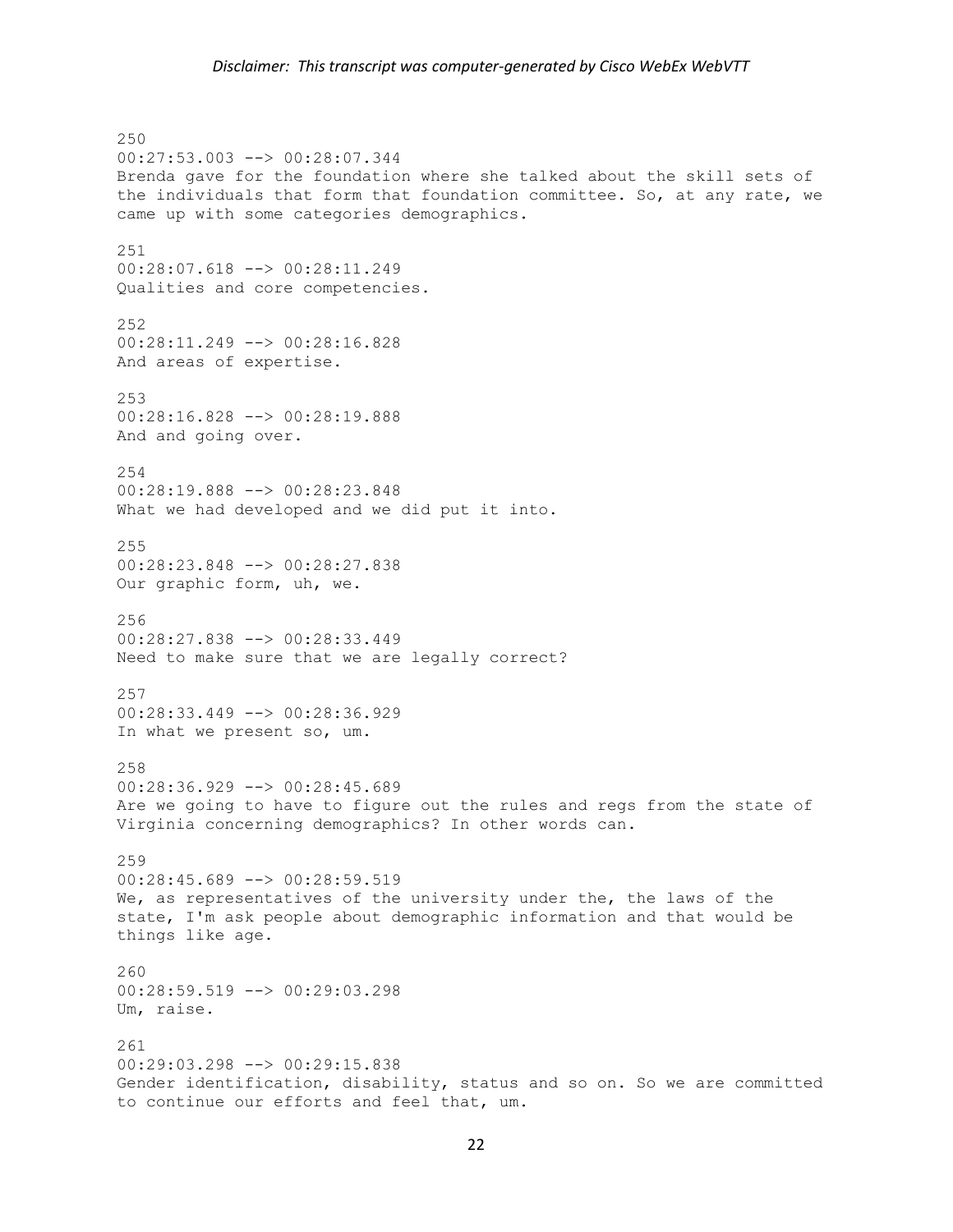262 00:29:16.163 --> 00:29:22.403 Since, and our August retreat, we're going to be talking about board performance this fits right in. 263 00:29:23.034 --> 00:29:33.173 Now in the meantime, uh, we know that, uh, we have 2 appointments that must be made, uh, this year by governor for 2021. 264 00:29:34.979 --> 00:29:38.338 Through 2022 and. 265 00:29:38.338 --> 00:29:45.328 That process is already taking place. I, I do know that, um. 266 00:29:45.328 --> 00:29:58.979 I think that if we have concerns about the mix of the board, or where we have gaps and things of that nature, we can follow through on the process. Like, we have done in the past. 267 00:29:58.979 --> 00:30:03.388 And that will give us time to make sure that the board matrix is. 268 00:30:03.388 --> 00:30:07.858 Legally Sam, and that we can use it right itself. 269 00:30:07.858 --> 00:30:11.729 If any questions let me know. 270 00:30:16.169 --> 00:30:22.078 I can't hear questions, comments anyone on this. 271 00:30:22.078 --> 00:30:31.019 Update same then thank you very much work. You in committee done on this. 272 00:30:31.019 --> 00:30:36.628 Thank you for 3 virtually you on the call yesterday. 273 00:30:36.628 --> 00:30:41.009 We heard that, uh, we have the funding for the board assessment.

274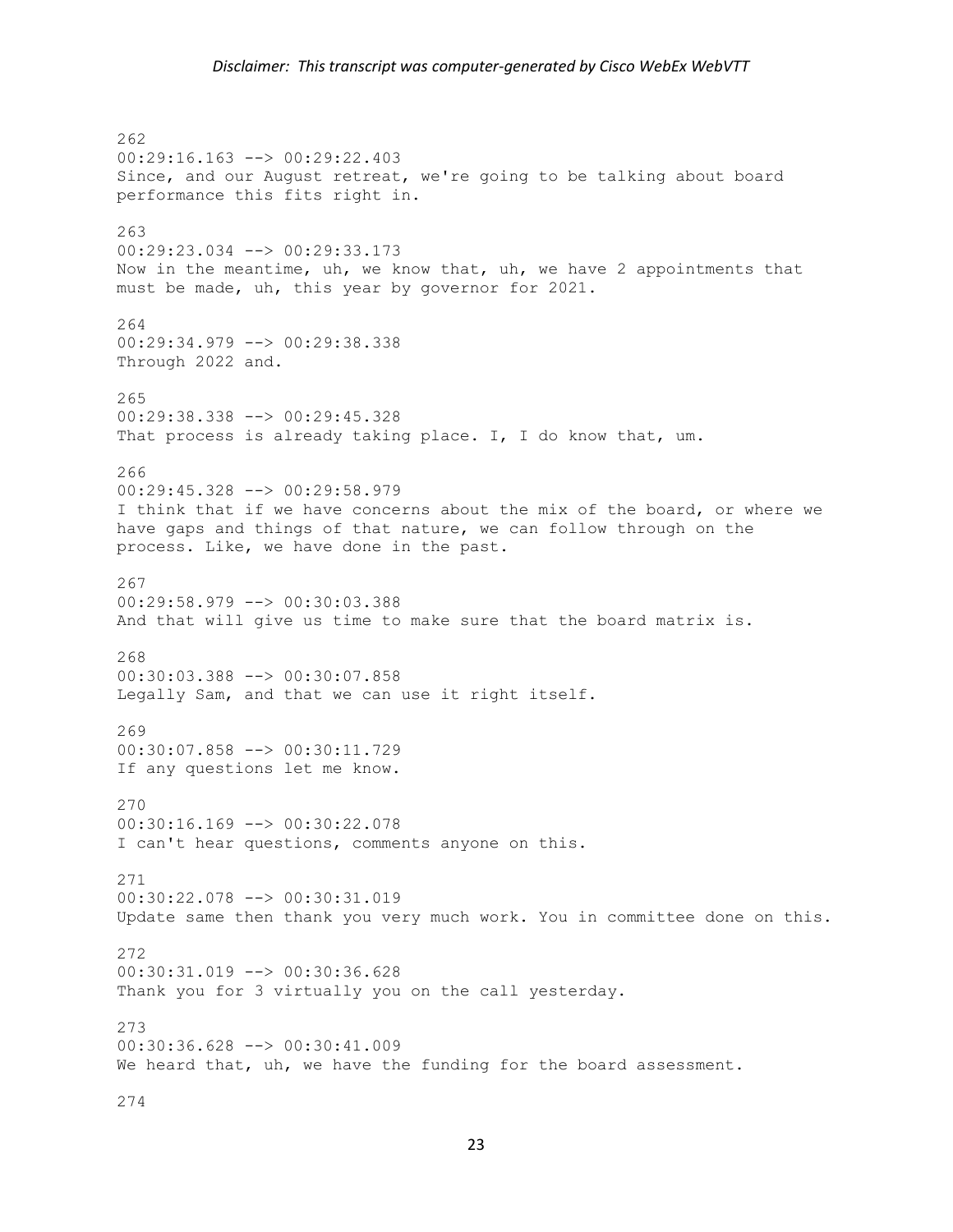00:30:41.009 --> 00:30:45.118 And also to move forward on that end, the call. 275 00:30:45.118 --> 00:30:55.558 So, we look forward to having that in our office retreat. The evaluation will be done this afternoon as a part of the full board process as you all know would. 276 00:30:55.558 --> 00:31:03.598 We ask our board members to summarize the thoughts on our business performance on the year and given feedback. Personally. 277 00:31:03.598 --> 00:31:10.318 I'm not sure who was comments he did have, but once they start with 2 page document, you sent out to us earlier yesterday. 278 00:31:10.318 --> 00:31:13.709 About what his response was and what he thinks that. 279 00:31:13.709 --> 00:31:17.038 I think the challenge that proves off of the state university. 280 00:31:17.038 --> 00:31:20.519 Excited about that and I'll look forward to that this afternoon. 281 00:31:20.519 --> 00:31:23.669 Is there any other business to be. 282 00:31:23.669 --> 00:31:28.528 Oh, by the study. 283 00:31:30.088 --> 00:31:35.848 Same time we move forward German, so we can get rid of you guys for lunch and I'll see you back a little while. 284 00:31:36.898 --> 00:31:43.169 Thank you 2nd motion for. 285 00:31:43.169 --> 00:31:46.469 Thank you very much. A 2nd. 286 00:31:47.939 --> 00:31:51.719